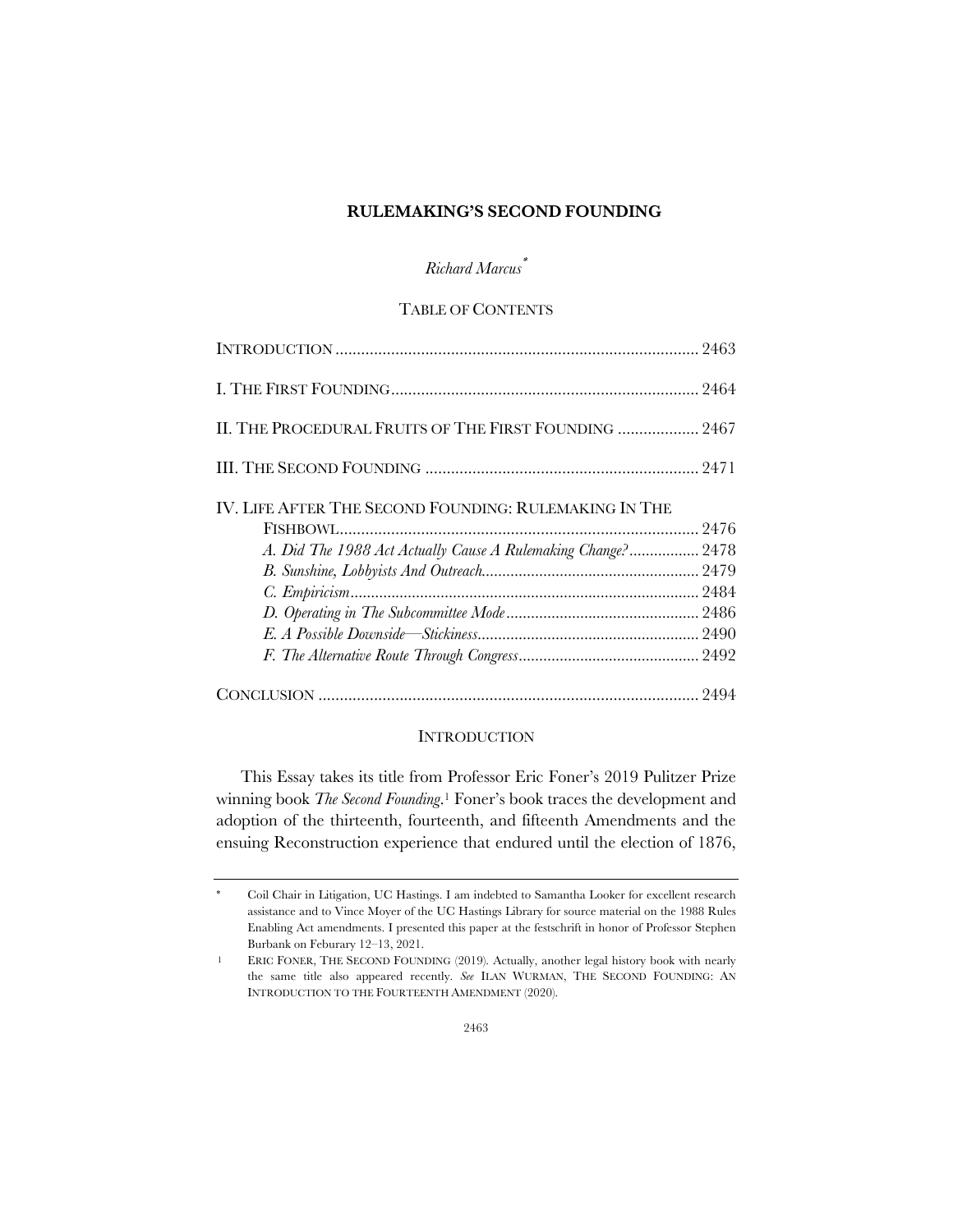a brief period that seemed to permit something approaching equality (at least for men) in the South. In that sense, these political developments could have amounted to a "second founding" to build on and move beyond the Revolutionary War and original adoption of the Constitution. As we all know too well today, that promise was extinguished around 1877, and during the rest of the 19th century the nation instead saw the rise of Jim Crow laws, paramilitary domestic terrorism managed by groups like the Ku Klux Klan, and stasis for at least three quarters of a century in racial justice. Indeed, as recent events in this country show, that stasis has not been left entirely behind.

But my focus in on much less weighty matters and uses Professor Foner's title as a theme to address one of the (many) great accomplishments of Professor Burbank's storied career—his role in the 1988 amendments to the Rules Enabling Act. No sensible person could contend that the 1934 adoption of the Enabling Act comes close to having significance similar to the founding of the nation. At least for those in the civil procedure fraternity, however, it is not so fanciful to regard the 1988 legislation as something of a second founding in rulemaking for the federal courts. That is my theme.

Appreciating the significance of that 1988 effort requires some excavation of the background and nature of the first founding for rulemaking, the fruits of that founding, and the travails that led to the second founding in the 1980s. Finally, drawing on almost a quarter century of experience from inside the rulemaking apparatus, I will reflect on the impact of rulemaking's second founding. On the whole, that reflection shows more immediate and sustained impact than Professor Foner's second founding provided. It also shows that the impact was mainly positive.

### I. THE FIRST FOUNDING

Professor Burbank is *the* preeminent scholar on the first founding—the 1934 adoption of the Rules Enabling Act—beginning with his seminal booklength article in this Review.2 But for present purposes, it is useful to go beyond invoking that work and add some background details.

Though it did immediately take up the Constitution's invitation to create lower federal courts, Congress did not try to regulate their procedure, and instead—through the Process Acts and later the Conformity Act—directed generally that the federal courts should adhere to the procedures of the courts

<sup>2</sup> Stephen B. Burbank, *The Rules Enabling Act of 1934*, 130 U. PA. L. REV. 1015 (1982).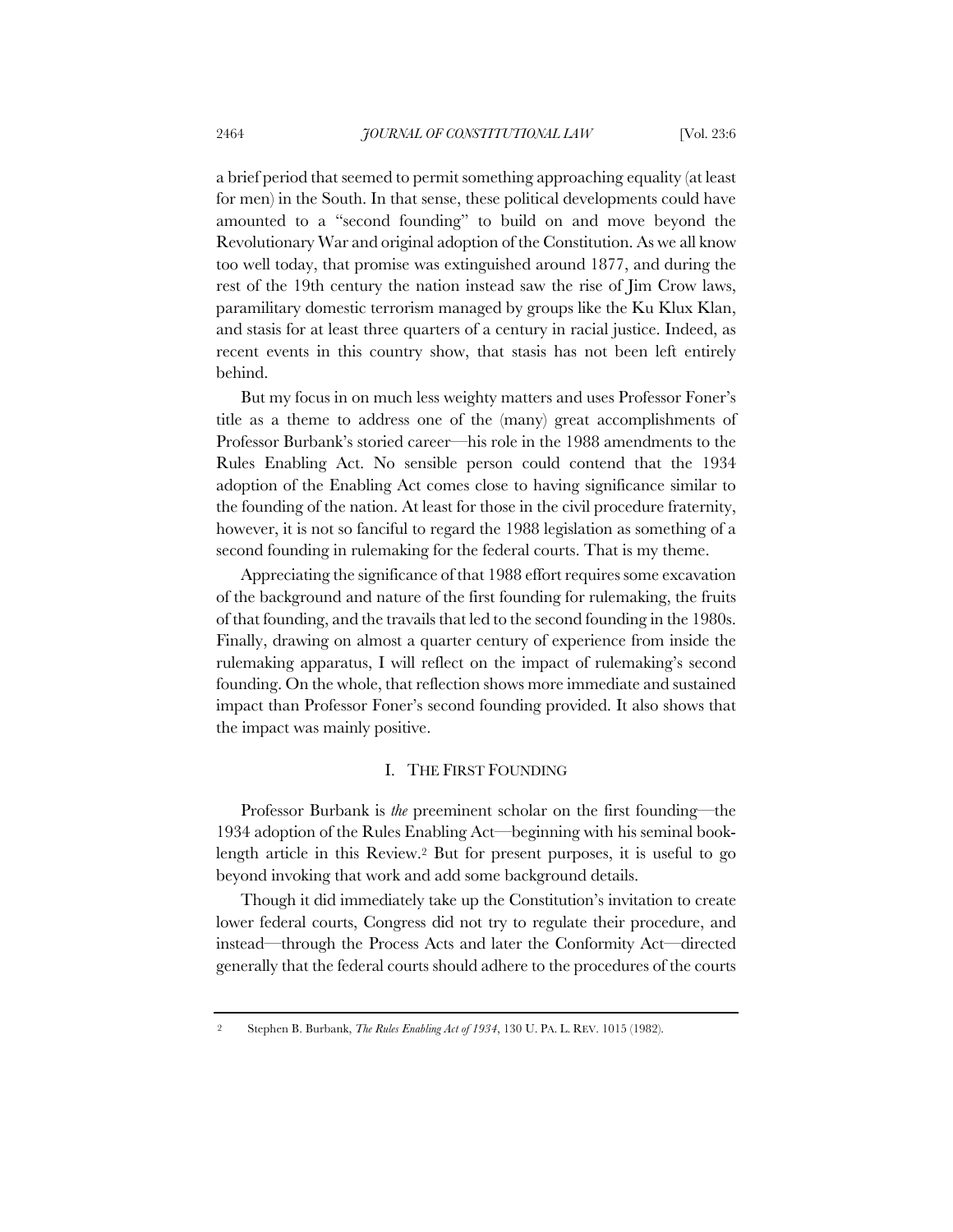of the states in which they sat.3 That often was common law procedure, for the English courts had proceeded for centuries without a procedure code. But the English reliance on case law to devise procedures gradually grew burdensome, and the English judges adopted the first rules of court to have the force of law in the Anglo-American sphere—the 1834 Rules at Hilary Term.4

The English effort at positivist court-based rulemaking was an abject failure, leading to the infamous *Crogate's Case*, which was satirized in the *Dialogue in the Shades*.5 This failure was followed by what Professor Sunderland described as the "English Struggle for Procedural Reform."6 That struggle led to the adoption in the Victorian era of the Judicature Acts, which sought to modernize and improve court procedure, and to put procedure "under public, not professional, regulation."7

In this country, David Dudley Field embarked on a codification movement designed to supplant court-made common law jurisprudence with legislative provisions in a range of areas.8 His greatest success was with a procedure code, leading, among other things, to the adoption of what came to be called "code pleading." Through legislation, many states adopted the Field Code for their procedural regime; under the Process Acts and the Conformity Act, that code would apply in the federal courts of those states as well.

Though some regard the Field Code as a precursor to the Federal Rules, that conclusion may be challenged.9 But the codification movement did

<sup>3</sup> *See id.* at 1036–42.

<sup>4</sup> *See* Roffey v. Smith, 172 Eng. Rep. 1409, 1409–10 (1834) (stating that the rules of Hilary Term (referred to as "rules of pleading of H.T. 4 Will. IV") "are part and parcel of the law of the land").

<sup>5</sup> *See* GEORGE HAYES, CROGATE'S CASE: A DIALOGUE IN YE SHADES, *reprinted in* 9 A HISTORY OF ENGLISH LAW 417–31 (W.S. Holdsworth ed. 1926). This parody was a scathing attack on the strictness of the pleading requirements of the Rules of Hilary Term. One of the most famous rulings under those rules was in *Crogate's Case*, holding that Crogate had no right to proceed due to his violation of those rules. The parody was a conversation in Heaven between the ghost of Edward Crogate and a Baron Surrebutter, supposedly a representative of Baron Parke, who was a moving force behind the Hilary Term Rules. Those rules may be gone, but they are not entirely forgotten. In his dissent in *Bell Atlantic Corp. v. Twombly*, Justice Stevens invoked the "hypertechnical Hilary rules of 1834." 550 U.S. 573–574 (2007) (Stevens, J., dissenting).

<sup>6</sup> Edson Sunderland, *The English Struggle for Procedural Reform.*, 39 HARV. L. REV. 725 (1926).

<sup>7</sup> *Id.* at 737–39.

<sup>8</sup> *See generally* Stephen N. Subrin, *David Dudley Field and the Field Code: A Historical Analysis of an Earlier Procedural Vision*, 6 LAW & HIST. REV. 311 (1988).

<sup>9</sup> *Id.* at 312–13 (referring to the "myth" that the Field Code was a precursor of the Federal Rules).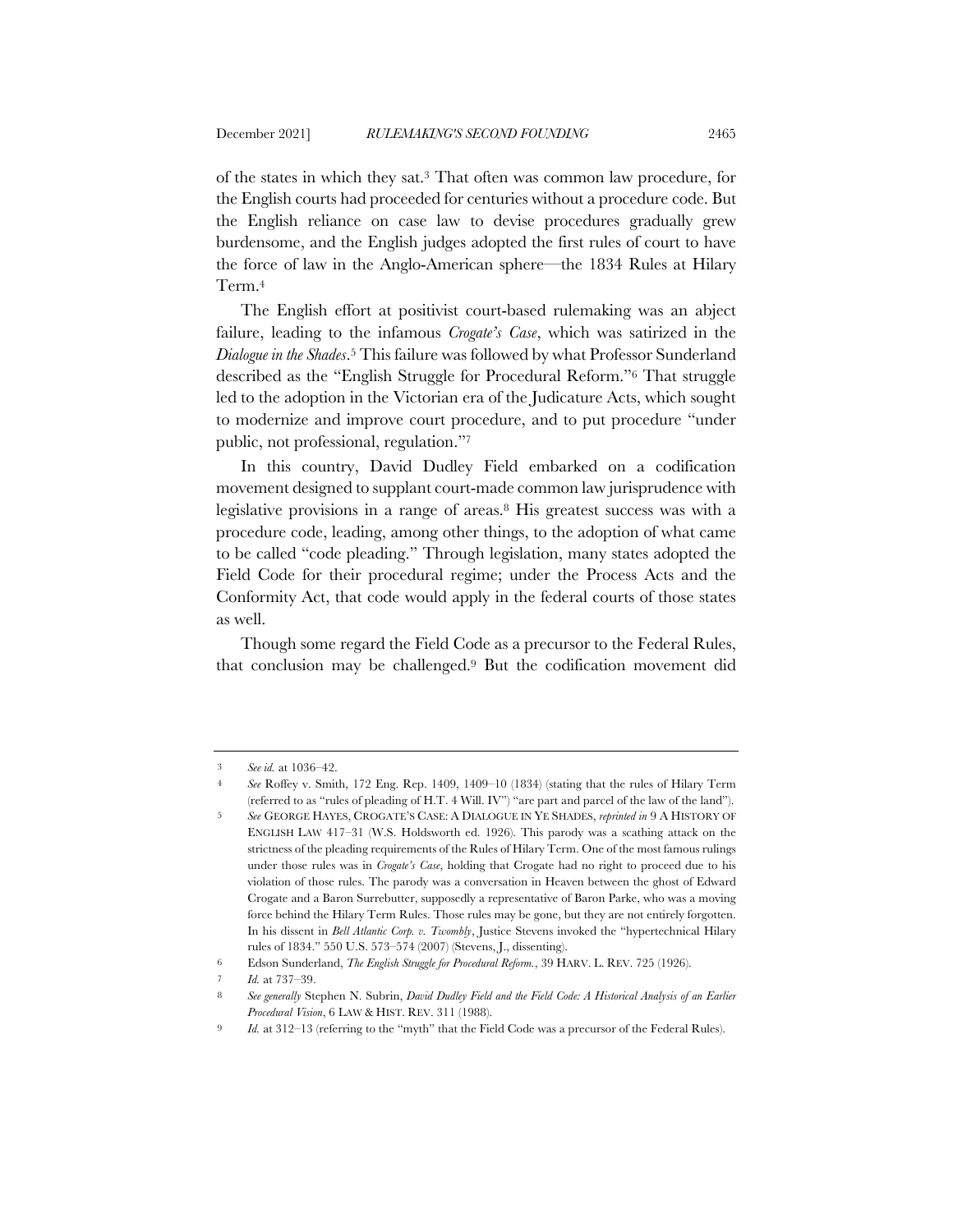supplant judicial rulemaking in many states, particularly in the West.<sup>10</sup> As time went by, however, the bloom came off that rose:

The early promise of the code movement began to sour as successive legislatures, in response to the importuning of special interest groups, added layer upon layer of amendments to the code. Legislatures sought to regulate every detail of court activity and to remedy procedural problems on a piecemeal and patchwork basis. In New York, the Field Code turned into the Throop Code, and grew "from 88 sections to over 1000, making it a legal text of truly Byzantine complexity, a stellar trap for the unwary, and a source of mischief to hapless litigants." California's code has suffered a similar fate.11

To those conversant with local practice, however arcane, it may have been a great relief not to have to worry about a different set of rules to go to federal court. And it was probably attractive to them to be able to outmaneuver their opponents if the opponents were not equally steeped in local procedure. But as the national economy became more and more integrated, and communication and transportation improved, in the late nineteenth century, disparities in court procedure among federal courts could cause frustration as well.12 At the same time, some inveighed against the tendency toward "gamesmanship" in litigation (perhaps also exploiting local procedure), an attitude at the heart of Pound's famous 1906 address to the American Bar Association.13

There followed about twenty years of effort to supplant local practice with a national procedural code for the federal courts.14 On occasion, this effort was leavened by bombast, such as the assertion that it would be a way to avoid "Bolshevism."15 For some, opposition had a more proprietary tone, as in this objection to the effort to achieve uniform procedure:

[A] firm in a great city may represent a railroad, or an industrial company doing business in many states[;] if the procedure in the Federal Court is

<sup>10</sup> California courts, for example, continue to function under the (amended) code of 1872. For a more general review of the codification movement, see Subrin, *supra* note 8.

<sup>11</sup> Glenn Koppell, *Populism, Politics, and Procedure: The Saga of Summary Judgment and the Rulemaking Process in California*, 24 PEPP. L. REV. 455, 466 (1997) (quoting Paul D. Carrington, The New Order in Judicial Rulemaking, 75 JUDICATURE 161, 163 (1991)).

<sup>12</sup> *See* Burbank, *supra* note 2, at 1040–42.

<sup>13</sup> Roscoe Pound, *The Causes of Popular Dissatisfaction with the Administration of Justice*, Address Before the Am. Bar Ass'n (Aug. 29, 1906), *in* 29 ABA REPS. 395 (1906), *reprinted in* AMERICAN BAR ASS'N NATIONAL CONFERENCE ON THE CAUSES OF POPULAR DISSATISFACTION WITH ADMINISTRATION OF JUSTICE (1976).

<sup>14</sup> For a chronicle of this effort, see Burbank, *supra* note 2, at 1043–95.

<sup>15</sup> *See* Stephen N. Subrin, *How Equity Conquered Common Law: The Federal Rules of Civil Procedure in Historical Perspective*, 135 U. PA. L. REV. 909, 955, 955 n.274 (1987) (reporting that proponents of the Enabling Act "advocated simplified procedure as a means of improving democracy in order to reduce the cause for bolshevik and other radical attacks on the courts.").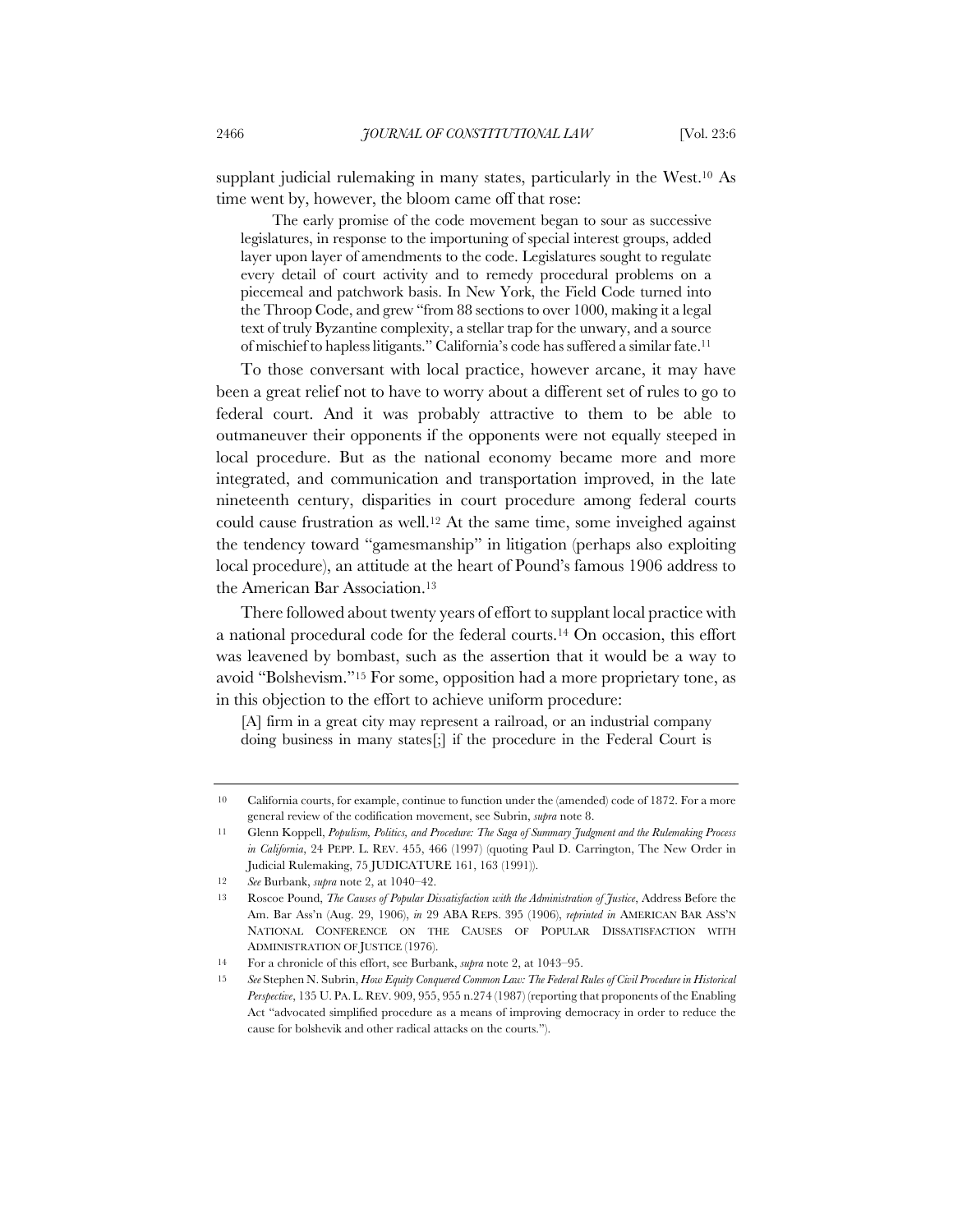uniform this city firm can, itself, conduct the main parts of the litigation and reduce the local lawyers substantially to filing clerks and advisors on jurors. Uniformity, therefore, increases the influence and importance of the great city firm . . . . Uniformity would further augment the importance of large aggregations of men and depress the individual . . . .16

In Congress, the most vigorous opponent to nationalized procedure was Senator Walsh of Montana. When President Roosevelt selected him to be Attorney General, this seemingly sunk the project for national rules. But Walsh died on his way to Roosevelt's inauguration, and Homer Cummings (a supporter of the Enabling Act) instead became Attorney General. Thus, the first founding depended ultimately on a fortuity.

### II. THE PROCEDURAL FRUITS OF THE FIRST FOUNDING

Much as the passage of the Rules Enabling Act was a breakthrough, it was a breakthrough with a vacuum at its center. There was almost nothing to show what should be included in the national procedural rules that would supplant state court procedure. The Act said the Supreme Court could promulgate a new procedure code, but it did not say how the Court was to accomplish that. The Court surely did not intend to try to draft the new code itself. After some uneven starts, the Court appointed an Advisory Committee of leading lawyers, with Dean Charles Clark of Yale Law School as Reporter. Since Dean Clark had a treatise on procedure,<sup>17</sup> that might seem to fill in some of the gaps on what might be included in the code (though not, of course, at the time Congress passed the Enabling Act). And Professor Sunderland was enlisted to address rules for pretrial, particularly discovery. He had already carved out pro-discovery positions that might suggest his later orientation.18 In all, the drafting committee included a number of very prominent lawyers and several law professors, but no judges. Withal, it did not seem a revolutionary group.

Particularly when measured against current rulemaking time lines, the work of this drafting committee was extraordinary. In about two years, the committee hammered out an entire set of rules. In the process, it made some basic decisions. As Professor Subrin explained, it elected the elastic, openended approach of the Courts of Equity rather than the constricting attitudes

<sup>16</sup> Steven N. Subrin, *Federal Rules, Local Rules, and State Rules; Uniformity, Divergence, and Emerging Procedural Patterns*, 137 U. PA. L. REV. 1999, 2009 (1989) (quoting letter from Connor Hall to the Editor of the American Bar Association Journal dated Oct. 15, 1926).

<sup>17</sup> *See* CHARLES CLARK, CODE PLEADING (1928).

<sup>18</sup> *See* Stephen N. Subrin, *Fishing Expeditions Allowed: The Historical Background of the 1938 Federal Discovery Rules*, 39 B.C. L. REV. 691, 698–710 (1998).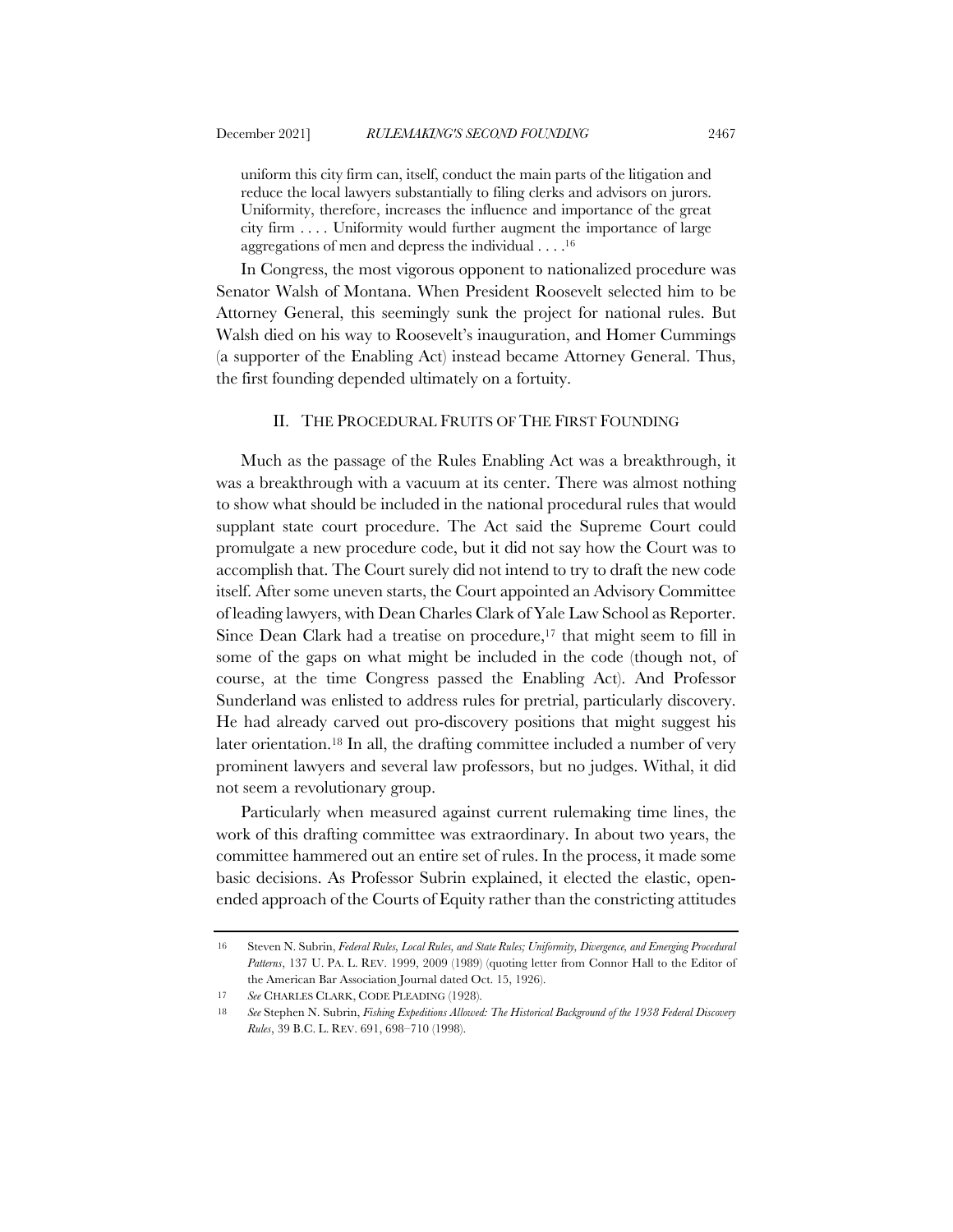of the common law courts.19 In place of the strictures of common law pleading and of "fact pleading" as required by the codes, it directed only that a complaint contain "a short and plain statement of the claim, showing that the pleader is entitled to relief."20 Altogether, the discovery package included more discovery methods, with fewer limitations, than any prior set of procedures. It was revolutionary.21 That might have been surmised from the profile Sunderland already had on the subject.22 As Charles Clark put it more than two decades later: "The system thus envisioned by Sunderland had no counterpart at the time he proposed it."23

For present purposes, an important point is that none of these orientations was intrinsic in the legislation itself. Congress did not debate or even consider seriously what should go into a uniform procedure for all the federal courts. In a way, that contrasts with its closer attention to specific procedural provisions in recent decades. As Professor Burbank has written, the Enabling Act can be regarded as a sort of "treaty" between Congress and the rulemakers.24 But one could also say that, at the outset, it was an extremely open-ended authorization to allow somebody to devise the new procedural system without significant tethers.

One might also characterize the Advisory Committee's effort as infused with zeal. Clark described former Attorney General William Mitchell, the head of the drafting committee, as having "the enthusiasm and the drive of

<sup>19</sup> *See generally* Subrin, *supra* note 15.

<sup>20</sup> FED. R. CIV. P. 8(a)(2).

<sup>21</sup> Subrin, *supra* note 18, at 718–19. As explained by Professor Subrin:

<sup>[</sup>S]underland's initial draft included every type of discovery that was known in the United States and probably England up to that time. The list is familiar to any American litigator, for almost every type of discovery he drafted became and remains part of the Federal Rules: oral and written depositions; written interrogatories, motions to inspect and copy documents and to inspect tangible and real property; physical and mental examinations of persons; and requests for admissions.

*Id.* at 718. Sunderland's discovery package was unprecedented. *See* Charles Clark, *Edson Sunderland and the Federal Rules of Civil Procedure*, 58 MICH. L. REV. 6, 11 (1959) ("The system thus envisaged by Sunderland had no counterpart at the time he proposed it. It goes very much beyond English procedure, which does not provide for general depositions of parties or witnesses.").

<sup>22</sup> For example, Sunderland wrote the Foreword for a path-breaking book published in 1932 where he lauded a more wide-spread discovery process. *See* GEORGE RAGLAND, DISCOVERY BEFORE TRIAL (1932); *see also* Edson Sunderland, *Scope and Method of Discovery Before Trial*, 42 YALE L.J. 863, 871 (1932) (asserting that courts have not had any problems with a more expansive discovery system, and actually prefer its results).

<sup>23</sup> Clark, *supra* note 21, at 11; *see also* Subrin, *supra* note 18, at 718–19 (describing the rules' discovery provisions as in further detail).

<sup>24</sup> Stephen B. Burbank, *Implementing Procedural Change: Who, How, Why, and When?* 49 ALA. L. REV. 221, 230 (1997).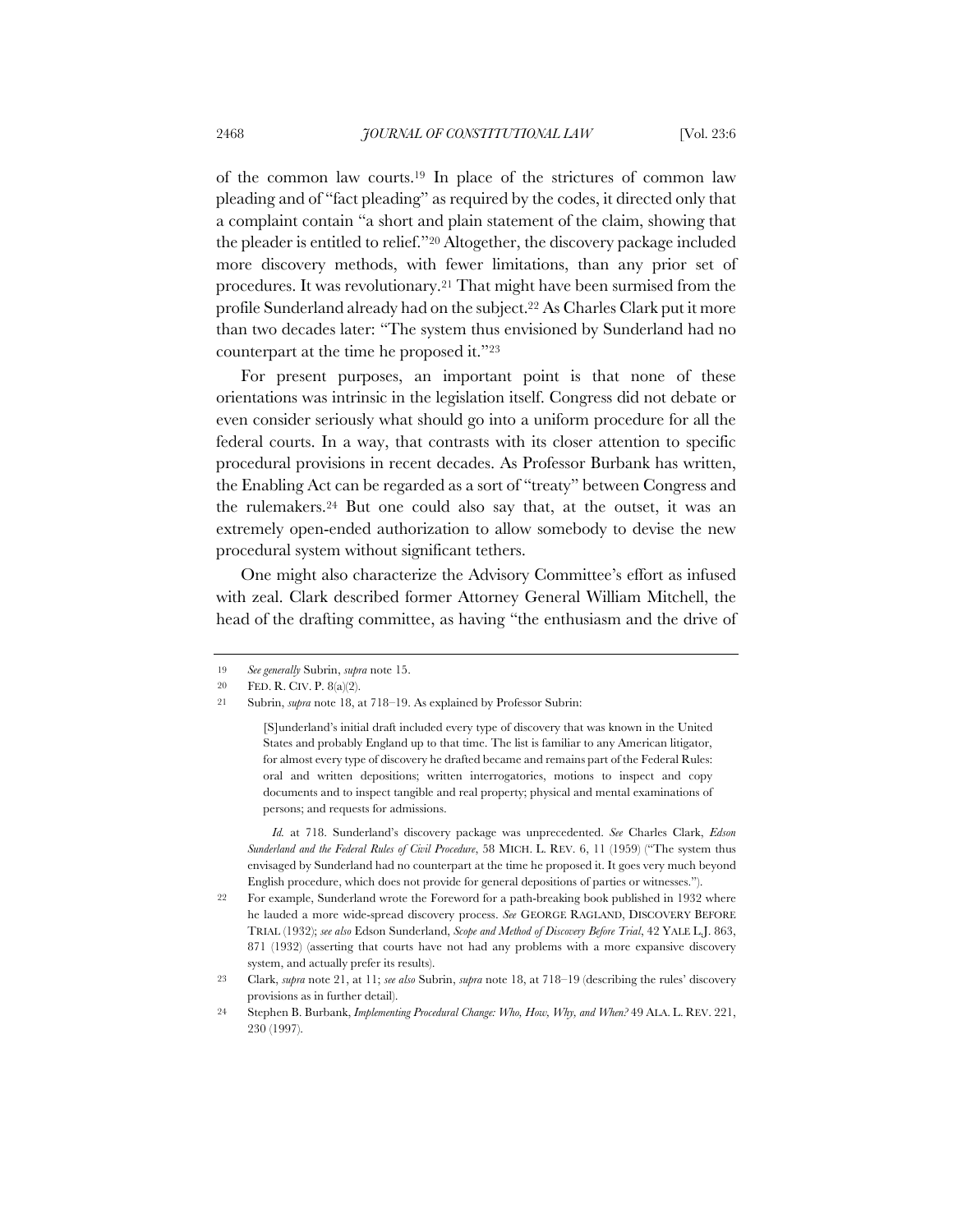a crusader."25 Clark himself said that the dedicated reformer must pursue his goal and leave compromises to others.26 One thing that might have enabled this crusading effort was its insulation from outside pressures or even input. According to Paul Carrington, Advisory Committee Reporter in the late 1980s, this insulation continued into the 1960s.27 Coupled with the blank slate Congress had provided, this insulation probably contributed significantly to the remarkable system that emerged. True, there was supposedly some interaction with the bench and bar as the rules were hammered out (remember that there were no judges on the drafting committee, though quite a few professors), but that was nothing like the current reality in the wake of the Second Founding.

And it is obvious that the rulemakers' work product was not only comprehensive but path-breaking—one might even say the work of crusaders. As I have put it, the work was infused with a "Liberal Ethos."28 In the place of somewhat byzantine common law or code pleading requirements, the rules enshrined what came to be known as "notice pleading."29 In place of trial by surprise, lambasted by Pound in 1906, the new rules introduced an unprecedentedly broad array of discovery procedures. Though they authorized a summary judgment procedure, the rules were soon interpreted to forbid its use in any case in which there was the "slightest doubt" about who should win, a very high standard indeed.30 Overall, as Professor Subrin has emphasized, the new procedure was dramatically different from what preceded it and dramatically more elastic.31

<sup>25</sup> Clark, *supra* note 21, at 9.

<sup>26</sup> Charles E. Clark, *Two Decades of the Federal Civil Rules of Civil Procedure*, 58 COLUM. L. REV. 435, 448 (1958) ("[R]eformers must follow their dream and leave compromises to others . . . .")

<sup>27</sup> Paul D. Carrington, *The New Order in Judicial Rulemaking*, 75 JUDICATURE 161, 164 (1991) ("I have been told by one of my predecessors, the late Al Sacks, that he was instructed to keep his work entirely under wraps until the committee was prepared to make a recommendation.").

<sup>28</sup> *See* Richard L. Marcus, *The Revival of Fact Pleading Under the Federal Rules of Civil Procedure*, 86 COLUM. L. REV. 433, 439 (1986).

<sup>29</sup> *See* Conley v. Gibson, 355 U.S. 41, 47 (1957).

<sup>30</sup> *See* Doehler Metal Furniture Co. v. United States, 149 F.2d 130, 135 (2d Cir. 1945) ("A litigant has a right to a trial where there is the slightest doubt as to the facts . . . ."). The following year Charles Clark, who was by then sitting on the Second Circuit, resisted the "slightest doubt" standard in another case overturning the district court's grant of summary judgment. He cited Rule 56 and criticized that majority's ruling as "a novel method of amending rules of procedure" that "subverts the plans and hopes of the profession for careful, informed study leading to the adoption and to the amendment of simple rules . . . ." Arnstein v. Porter, 154 F.2d 464, 479 (2d Cir. 1946) (Clark, J., dissenting).

<sup>31</sup> *See* Subrin, *supra* note 15 at 956.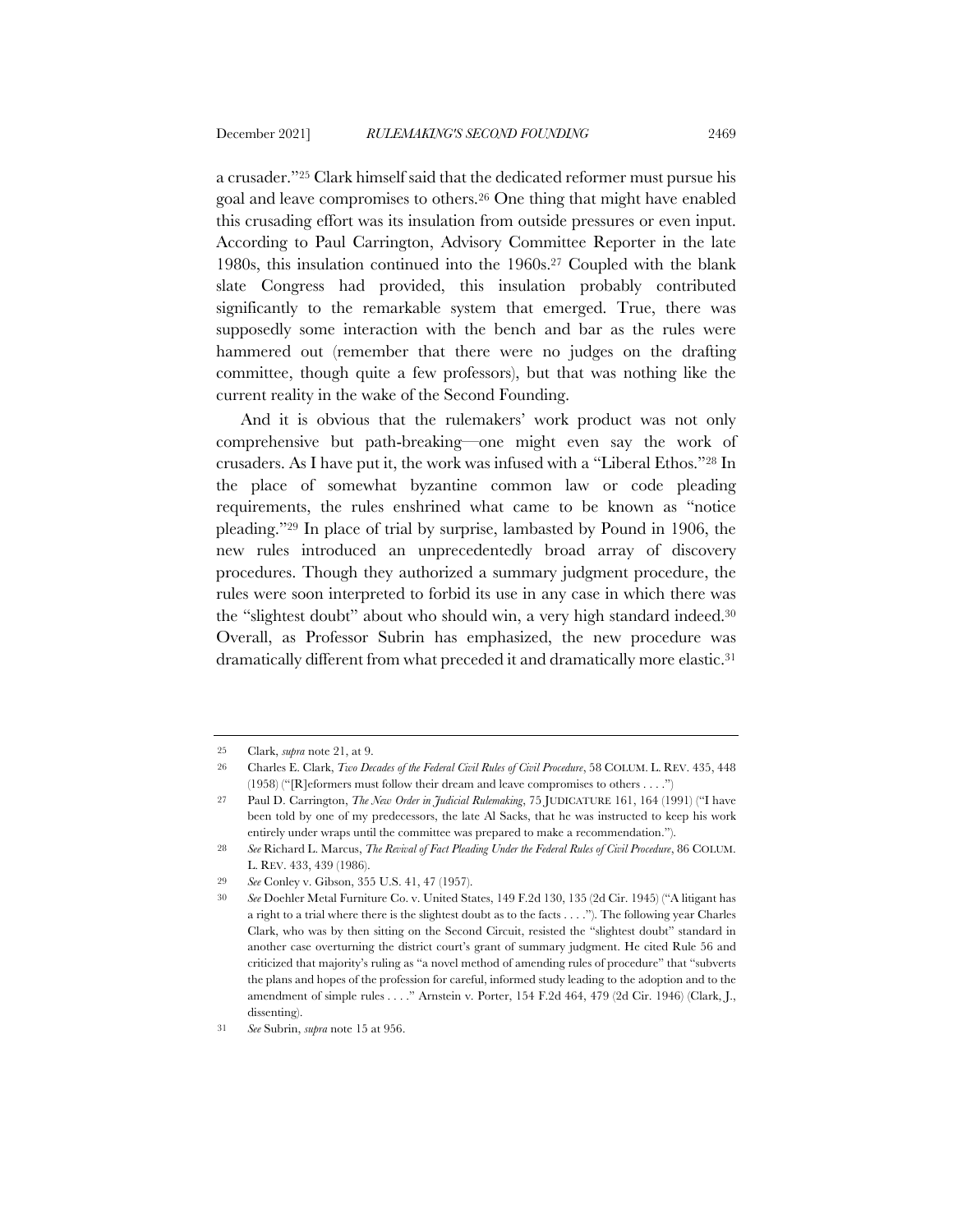As Professor Resnik has noted, it is somewhat surprising that the drafting committee made this bold break with the past.32 The lawyers on the committee were drawn from what would now be called Big Law (then called white shoe firms), and their clients might soon recoil from the actuality of litigation in the new environment. Not long after the new rules went into effect, there was something of an uprising among some district judges about the relaxed pleading standards, and the Ninth Circuit Judicial Council went so far as to propose amending the pleading rules to require that "facts" supporting a cause of action be included.33 In 1951, then-Judge Clark convened a conference about discovery that produced objections that sound strikingly contemporary. One participant, for example, objected: "We now have about the worst and most destructive procedure devised by man to hamper the administration of justice. On top of trial by deposition, we have piled the injustices of unlimited discovery."34

But as I have written before, the new rules swept the academy:

Professor Hazard called the Federal Rules "a major triumph of law reform." Professor Yeazell said that the Federal Rules "transformed civil litigation [and] . . . reshaped civil procedure," adding that the Rules were "surely" the single most substantial procedural reform in U.S. history." Professor Shapiro opined that "they have influenced procedural thinking in every court in this land . . . and indeed have become part of the consciousness of lawyers, judges, and scholars who worry about and live with issues of judicial procedure." Professor Resnik found that they even "became a means of transforming the modes of judging."35

In a way, the new rules epitomized the optimism voiced by Professor Millar in the mid twentieth century about a "law of procedural progress" inexorably moving from rigidity to flexibility.36

Even after making this breakthrough, the original Advisory Committee lived on, until ultimately discharged by the Supreme Court in 1956.37 But a

<sup>32</sup> *See* Judith Resnik, *Failing Faith: Adjudicatory Procedure in Decline*, 53 U. CHI. L. REV. 494, 500 (1986) (asking why the men of the drafting committee, often associated with interests linked to today to the "defense bar," sounded like "plaintiffs lawyers?") (internal quotation marks omitted).

<sup>33</sup> *See* Claim or Cause of Action: A Discussion of the Need for Amendment of Rule 8(a)(2) of the Federal Rules of Civil Procedure, 13 F.R.D. 253, 256 (1952) ("A pleading . . . shall contain . . . a short and plain statement of the claim showing that the pleader is entitled to relief, *which statement shall contain the facts constituting a cause of action . . . .*" (emphasis in original).

<sup>34</sup> The Practical Operation of Federal Discovery, 12 F.R.D. 131, 150 (1951) (transcribing the statement of George Pike).

<sup>35</sup> Richard L. Marcus, *Not Dead Yet*, 61 OKLA. L. REV. 299, 301 (2008) (footnotes omitted).

<sup>36</sup> ROBERT WYNESS MILLAR, CIVIL PROCEDURE IN THE TRIAL COURT IN HISTORICAL PERSPECTIVE 5–6 (1952).

<sup>37</sup> Order Discharging Advisory Committee, 352 U.S. 803 (1956).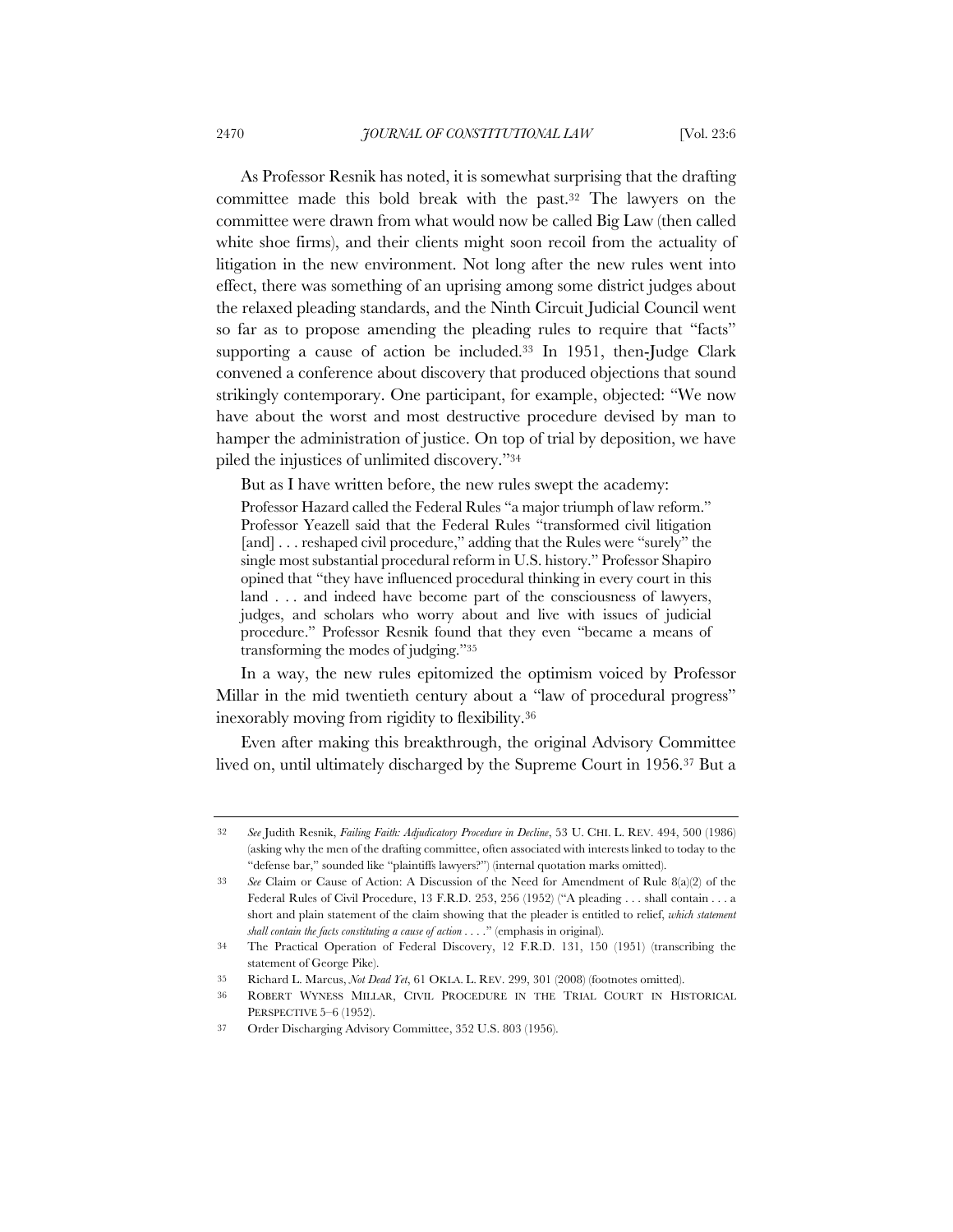new Advisory Committee was soon appointed, and the Liberal Ethos remained predominant. At the time, Chief Justice Warren cautioned the new Advisory Committee against "radical changes."38 In 1966, the joinder rules were revised, and the "modern class action" under Rule 23(b)(3) came into existence.39 In 1970, the discovery rules were expanded and somewhat relaxed.40 As Professor Burbank has noted, this does not sound like what Chief Justice Warren advised.41 At least in retrospect, this period has come to be known to some as rulemaking's "Golden Age."42 As with other golden ages, it came to an end. Perhaps golden ages only look golden in retrospect, and not at the time.

#### III. THE SECOND FOUNDING

It is somewhat difficult to pinpoint when the worm began to turn for expansive federal procedure rules. It seems pretty clear, however, that confidence in the inexorable relaxation or procedure that Professor Millar forecast in 195243 began to abate in the 1970s. Already in 1975, a Penn professor had urged changes to the Enabling Act, though focused on the Criminal Rules rather than the Civil Rules.44 In 1979, Representative Holtzman introduced a bill that would amend the Enabling Act in a variety

<sup>38</sup> Stephen B. Burbank & Sean Farhang, *Federal Court Rulemaking and Litigation Reform: An Institutional Approach*, 15 NEV. L.J. 1559, 1566 (2015).

<sup>39</sup> *See* Epic Sys. Corp. v. Lewis, 138 S.Ct. 1612, 1624 (2018) ("Federal Rule of Civil Procedure 23 didn't create the modern class action until 1966").

<sup>40</sup> *See* Richard L. Marcus, *Discovery Containment Redux*, 39 B.C. L. REV. 747, 748–49 (1998) (noting that the 1970s amendments continued to relax discovery rules by eliminating the requirement for a motion to obtain document production and the removal of the "good cause" standard for production of documents) (footnotes omitted). Professor Burbank expands: "The 1966 amendments to Rule 23 (Class Actions) alone constituted 'great changes,' and many would similarly characterize the 1970 discovery amendments, which included substantial revisions to Rules 26 (General Provisions), 30 (Depositions), 33 (Interrogatories), 34 (Document Production), 36 (Requests for Admissions), and 37 (Sanctions)." Burbank & Farhang, *supra* note 38, at 1566.

<sup>41</sup> *See* Burbank & Farhang, *supra* note 38, at 1566 ("[F]ew if any observers of federal court rulemaking would characterize the work of the reconstituted Advisory Committee from 1960 through 1971 as merely keeping the Federal Rules up-to-date . . . . [T]he Advisory Committee produced substantial packages of amendment that became effective in 1961, 1963, 1966, 19970, and 1971.")

<sup>42</sup> *See* Robert Bone, *The Process of Making Process: Court Rulemaking, Democratic Legitimacy, and Procedural Efficacy*, 87 GEO. L.J. 887, 897 (1999) (referring to the "Golden Age of Court Rulemaking").

<sup>43</sup> *See supra* note 36 and accompanying text (noting Professor Millar's expectation that procedure would inexorably move from rigidity to flexibility).

<sup>44</sup> *See* Howard Lesnick, *The Federal Rule-Making Process: A Time for Re-Examination*, 61 A.B.A. J. 579, 580 (1975) (urging "a full-scale inquiry into the process").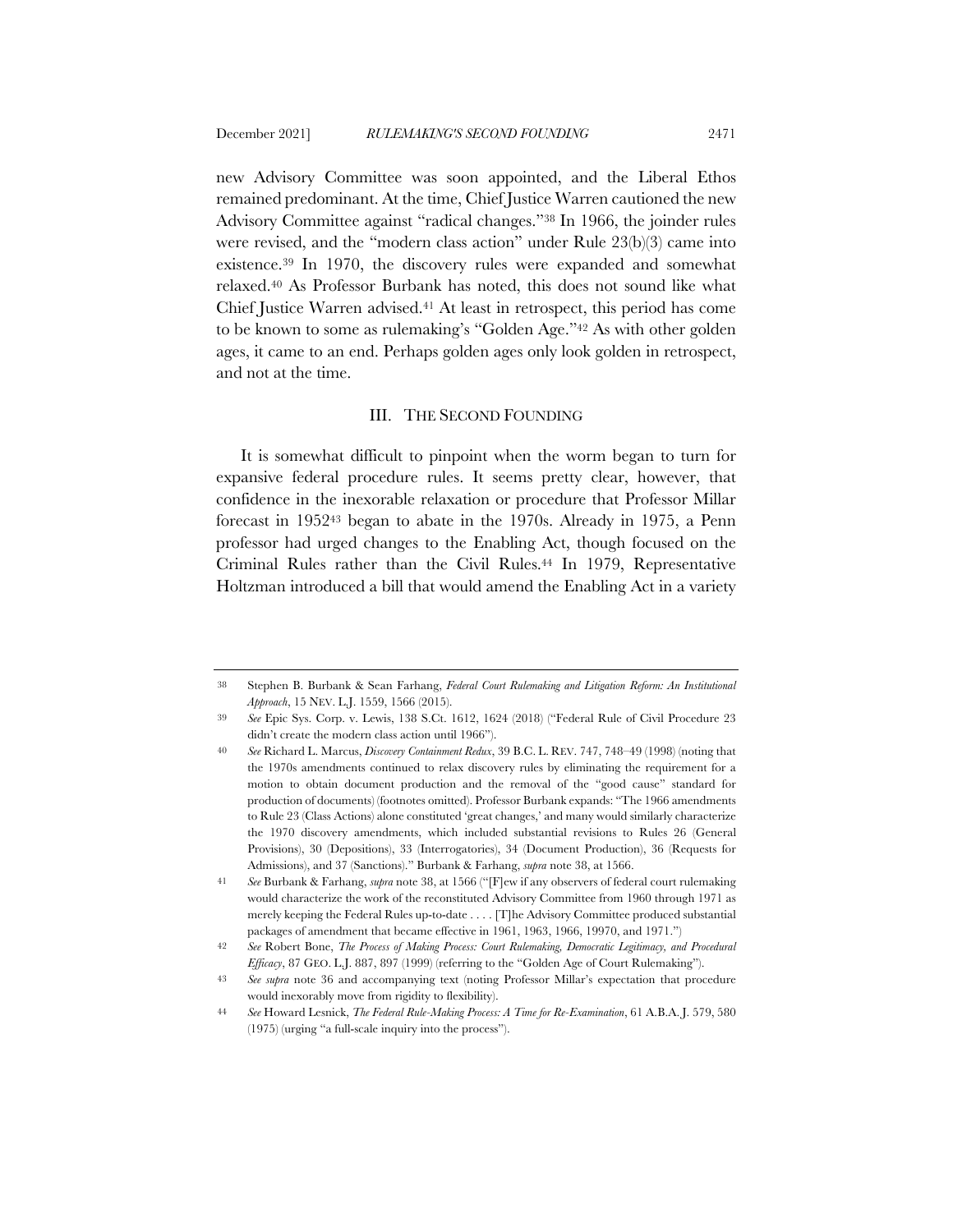of ways.45 Then, in 1980 Professor Burbank's magisterial article about the original adoption of the Enabling Act appeared.46 Congressional attention to rulemaking persisted, eventually leading to the 1988 amendments to the Enabling Act.

One way of looking at the period leading up to the apogee of the Liberal Ethos is, in Professor Burbank's words, that "[t]he period from 1960 to 1971 was one in which the net balance [of rule amendments] clearly favored plaintiffs."47 It may be that the arrival of Warren Burger as Chief Justice played a role in the subsequent orientation<sup>48</sup> of rule changes, which Professors Burbank and Farhang demonstrate (as many had sensed) represented a shift in the trend line.49 Along the way, the mix of lawyers and judges on the Advisory Committee changed, with a majority of members being judges when Burger was Chief Justice (and since). Relying on judges might tend toward relaxing the pressures to favor one side or the other, as judges as a group may be more neutral than lawyers who can be (and are) identified with defense or plaintiff interests. But, of course, judges are not interchangeable, and the Chief Justice made (and makes) the choice of which judges to appoint to the Advisory Committee.

In any event, in the 1970s there began a period of some controversy about rule change proposals. A 1978 proposal to revise the scope of discovery excited much opposition.50 A proposal to dispense with filing of discovery materials in court prompted letters from Senator Kennedy (Chair of the Senate Judiciary Committee) and Representative Drinan (a member of the House Judiciary Committee) raising questions about these changes.<sup>51</sup> The

<sup>45</sup> *See* 96 Cong. Rec. 63–65 (daily ed. Jan. 15, 1979) (statement of Rep. Elizabeth Holtzman) (proposing, among other things, that the rulemaking authority be moved from the Supreme Court to the Judicial Conference, that rulemaking activities would be open to the public, with votes open to public scrutiny, and that no rule change could go into effect without affirmative action by Congress).

<sup>46</sup> Burbank, *supra* note 2.

<sup>47</sup> Burbank & Farhang, *supra* note 38, at 1579.

<sup>48</sup> *See id.* at 1580–85 (noting that Chief Justice Burger shifted the balance in the Advisory Committee to consist mainly of judges rather than practicing lawyers and urged the need for "major changes" in procedure, which was "very different advice" from what Chief Justice Warren had told the rulemakers a decade before).

<sup>49</sup> *See id.* at 1576–80 (explaining the authors' statistical analysis, and concluding from that analysis that, from 1960 to 2011, the net balance of the Advisory Committee's proposals affecting private enforcement shifted away from favoring plaintiffs).

<sup>50</sup> *See* Marcus, *supra* note 40, at 756–60 (explaining, among other proposed changes, the Advisory Committee's proposal to narrow the scope of discovery, and a variety of critical responses that emerged in response to that proposal).

<sup>51</sup> *See* Letter from Sen. Edward Kennedy, Chair, Comm. on the Judiciary, to William Foley, Dir., Admin. Off. of the United States Cts., (July 29, 1980) (on file with author) (expressing concern about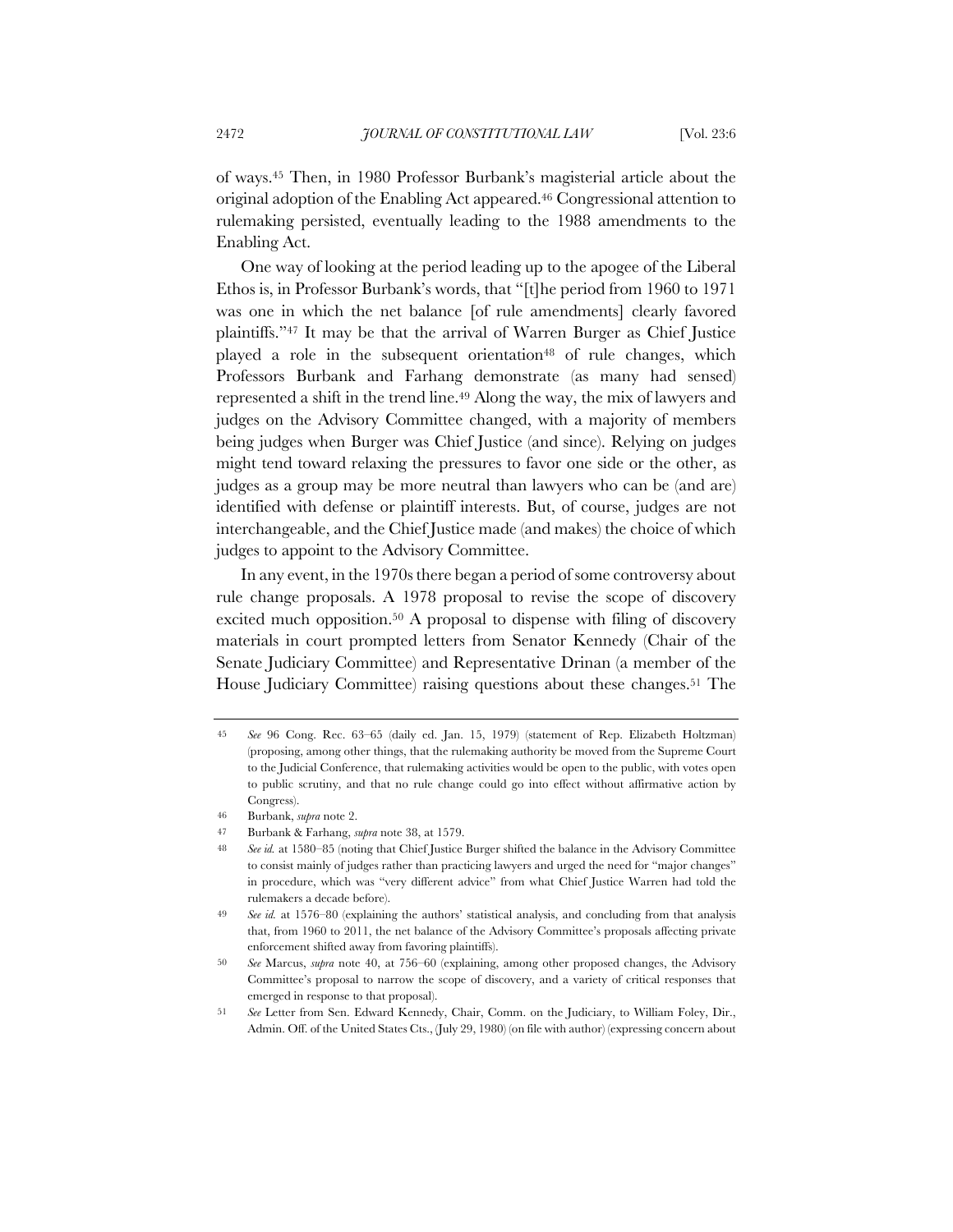1978 proposed change to the scope of discovery under Rule 26(b)(1) was ultimately withdrawn by the Advisory Committee,52 and the change to filing of discovery was shelved.53 Various proposals to retool Rule 68 were examined as a way to curtail "groundless" litigation. These Rule 68 efforts were eventually discontinued, to applause from Professor Burbank.54

Perhaps most telling, however, was the 1983 amendment to Rule 11, which authorized sanctions for asserting unfounded claims or defenses. The tumult over this rule change—and its seeming anti-plaintiff bias reverberated through rulemaking. The Third Circuit embarked on a booklength study of how the rule was being applied, for which Professor Burbank was Reporter.55 John Frank, a member of the Advisory Committee during the halcyon days of the 1960s, called the 1983 amendment to Rule 11 "the most unfortunate exercise in rulemaking of at least the last twenty years."56 Judge Schwarzer, soon to become head of the Federal Judicial Center, wrote in 1988 that "Rule 11 has become a significant factor in civil litigation, with an impact that likely exceeded its drafters' expectations."57 Professor Burbank made much the same point in 1989:

The Advisory Committee knew little about experience under the original Rule, knew little about the perceived problems that stimulated the efforts leading to the two packages of Rules amendments in 1980 and 1983, knew little about the jurisprudence of sanctions, and knew little about the benefits and costs of sanctions as a case management device.<sup>58</sup>

In 1991, the Advisory Committee itself issued an unprecedented "call" for comment on the rule.59 There followed amendments to the rule effective 1993 that Judge Shadur labeled the "fang-drawing 1993 amendments."60

54 For a chronicle of this history, see generally Stephen B. Burbank, *Proposals to Amend Rule 68: Time to Abandon Ship*, 19 U. MICH. J. L. REFORM 425 (1986).

57 William Schwarzer, *Rule 11 Revisited*, 101 HARV. L. REV. 1013, 1013 (1988).

<sup>&</sup>quot;possible harm which could result to interested parties and the general public" from implementation of the amended rule excusing filing of discovery materials); Letter from Rep. Robert Drinan, Chair, Subcomm. on Crim. Just. of the House Judiciary Comm., to Joseph Spaniol, Deputy Dir. of the Admin. Off. of the United Sates Cts. (June 24, 1980) (relaying concern that the rule change "not permit or encourage the waiver of the filing requirements except where the balance of public and private interest tips in favor of waiver").

<sup>52</sup> Marcus, *supra* note 40, at 759.

<sup>53</sup> It returned in the 2000 amendments to Rule 5(d), which were adopted.

<sup>55</sup> STEPHEN B. BURBANK, RULE 11 IN TRANSITION (1989).

<sup>56</sup> John Frank, *The Rules of Civil Procedure—Agenda for Reform*, 137 U. PA. L. REV. 1883, 1886 (1989).

<sup>58</sup> Stephen B. Burbank, *The Transformation of American Civil Procedure: The Example of Rule 11*, 137 U. PA. L. REV. 1925, 1927 (1989).

<sup>59</sup> *See* Call for Written Comments on Rule 11 of the Federal Rules of Civil Procedure and Related Rules, 131 F.R.D. 335, 337 (1990).

<sup>60</sup> Stove Builder Int'l, Inc. v. GHP Group, Inc., 280 F.R.D. 402, 403 (N.D. Ill. 2012).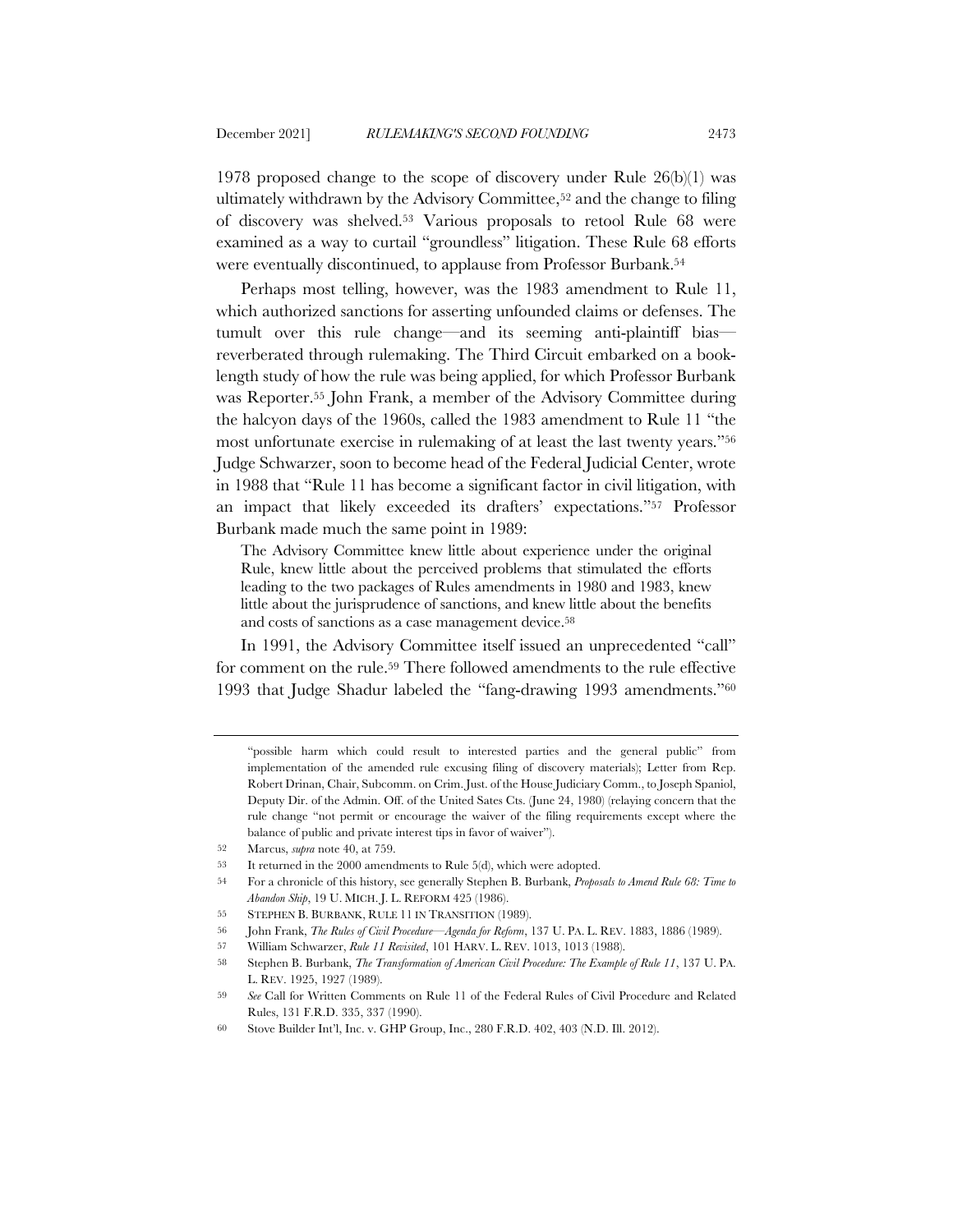John Frank, having denounced the 1983 version, spoke highly of the 1993 amendments.61 Justice Scalia, meanwhile, objected to the 1993 amendments, arguing that they would "render the Rule toothless."62

The Rule 11 episode was certainly a black eye for rulemaking. But there is at least some reason to accept Judge Schwarzer's conclusion that the rulemakers did not see this controversy coming.63 At least one published critique of the proposed 1983 amendment objected that it would "emasculate" the rule by removing the former authority to strike pleadings filed in violation of the rule.64 At the same time the rulemakers proposed the Rule 11 amendments, they also added Rule 26(g) regarding discovery, imposing essentially the same regime for discovery requests and responses that the lawyer submitting them certified that there was good ground for the request or response. These two amendments were expected to work in tandem and have a similar impact. But history did not turn out that way:

At the time the 1983 amendments were adopted, it was supposed that Rule 26(g) was at least as important, and would be at least as much used, as Rule 11. That did not prove to be the case. Rule 11 was invoked many times, while Rule 26(g) has not been much used. Largely as a consequence, although Rule 11 was substantially amended in 1993, Rule 26(g)(2) was slightly revised as to form but not much changed except to take account of the addition that year of mandatory disclosure obligations.65

As Professor Burbank put it in 1997, the Rule 11 experience produced a "poisonous environment" for rulemaking.66 It seems unlikely that the Rule 68 episodes helped.67 As explained later by the Reporter of the Advisory Committee:

Partly in response to the 1983 amendments, but especially to a proposal made in 1984 to amend Rule 68 to deter non-settlement, Congressman

<sup>61</sup> *See* Henry J. Reske, Tinkering with Procedure: Federal Committee Back Automatic Disclosure, Restrained Rule 11, 78 A.B.A.J. 14 (1992) (quoting John Frank as saying that the proposed revision was "a major victory for our side").

<sup>62</sup> Amendments to the Federal Rules of Civil Procedure, 146 F.R.D. 401, 507 (1993) (Scalia, J., dissenting).

<sup>63</sup> *See supra* text accompanying note 57–58.

<sup>64</sup> *See* Jonathan J. Lerner & Seth M. Schwartz, W*hy Rule 11 Shouldn't Be Changed: The Proposed Cure Might Exacerbate the Disease*, NAT'L L.J., May 9, 1983 (expressing fear that the 1983 Rule 11 amendment, by eliminating the prior provision for striking pleadings signed in violation of the rule, would "place even this limited safeguard in jeopardy").

<sup>65</sup> 8A CHARLES ALAN WRIGHT, ARTHUR R. MILLER & RICHARD L. MARCUS, FEDERAL PRACTICE AND PROCEDURE § 2052 at 348 (3d ed. 2010).

<sup>66</sup> Burbank, *supra* note 24, at 228.

<sup>67</sup> *See generally* Burbank, *supra* note 54 (asserting that proposals to amend Rule 68 raised questions about the scope of the rulemakers' power, particularly in light of the pending legislative proposals that became the 1988 amendments to the Enabling Act).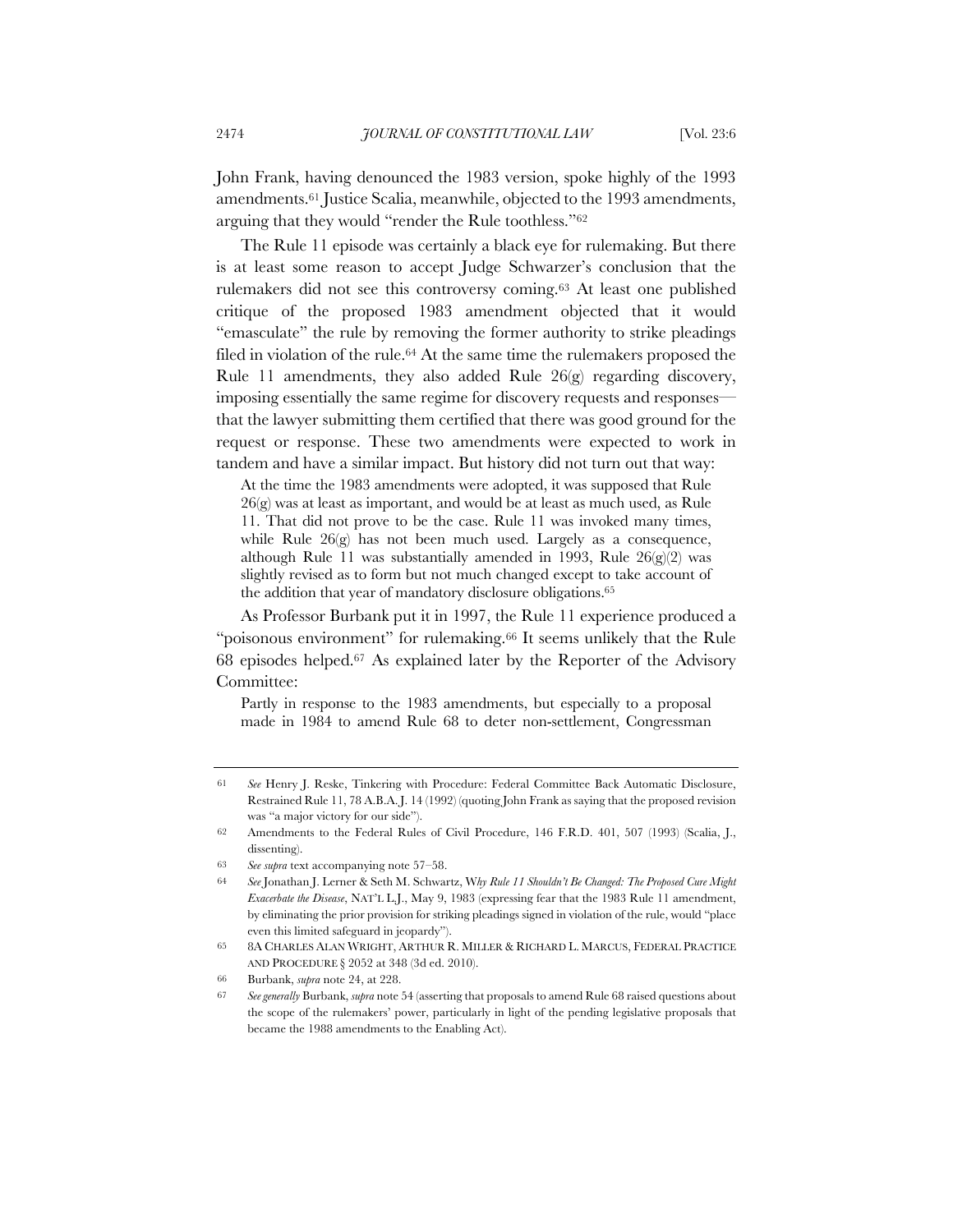Robert Kastenmeier, then chair of the House Judiciary Committee, took an interest in the Rules Enabling Act. He proposed to revise the Act, partly in response to suggestions from Professor Stephen Burbank and others, to make federal judicial rulemaking more open to public view and thus more responsive.68

Before the 1988 Act, the Enabling Act was notably unfocused on the method by which the Supreme Court would exercise its delegated power to adopt procedure rules for the federal courts. As noted above, after the 1934 Act was adopted there was much uncertainty about how those rules were to be drafted, and the content of the rules was, in terms of Congressional directives, almost a complete blank.69 As Professor Burbank urged in a submission to Congress in 1984, one could regard what was needed as "attention by the rulemakers to what might be called the substantive jurisprudence of rulemaking."70

The 1988 Enabling Act took major steps in that direction. It did not include some ideas that were raised during the drafting process, such as moving the authority to adopt amendments to the Judicial Conference, eliminating the Supersession Clause,71 or requiring that rules committees be "representative."72 But it did add a new section to the United States Code

<sup>68</sup> Carrington, *supra* note 27, at 164.

<sup>69</sup> True, the Act did say that "such rules" must not "abridge, enlarge, or modify any substantive right" and that the rule changes could not take effect until ninety days after they were presented to Congress, which might interrupt their implementation. *See* 28 U.S.C. § 2072 (1982).

<sup>70</sup> Letter from Prof. Stephen B. Burbank, Assoc. Professor of L., U. Pa. L. Sch., to Rep. Robert Kastenmeier, Rep., United States House of Rep. (Jan. 13, 1984), *in* Hearings Before the Subcomm. on Cts., Civ. Lib., and the Admin. of J. of the Comm. of the Judiciary, 98th Cong. 204–05 (1984). It is worth noting that in 1958 Congress had added the following to 28 U.S.C. § 331:

The [Judicial] Conference shall also carry on a continuous study of the operation and effect of the general rules of practice and procedure now or hereafter in use as prescribed by the Supreme Court for the other courts of the United States pursuant to law. Such changes in and additions to those rules as the Conference may deem desirable to promote simplicity in procedure, fairness in administration, the just determination of litigation, and the elimination of unjustifiable expense and delay shall be recommended by the Conference from time to time to the Supreme Court for its consideration and adoption, modification or rejection, in accordance with law.

Act of July 11, 1958, P.L. 85-513, 72 Stat. 356. This addition did little, however, to deal with the matters later addressed by the 1988 amendments to the Enabling Act.

<sup>71</sup> For background on the supersession issue, see Stephen B. Burbank, *Hold the Corks: A Comment on Paul Carrington's "Substance and Procedure" in the Rules Enabling Act*, 1989 DUKE L.J. 1012, 1037–44 (1989).

<sup>72</sup> For those interested, here is Professor Burbank's report on the fate of this idea:

<sup>[</sup>A] requirement that "[e]ach such committee shall consist of a balanced cross section of bench and bar, and trial and appellate judges" was part of the House bill that passed in 1985 and 1988. The provision was not part of the 1988 legislation, however, which substituted the language in the Senate bill: "Each such committee shall consist of members of the bench and the professional bar, and trial and appellate judges."

Burbank & Farhang, *supra* note 38, at 1588.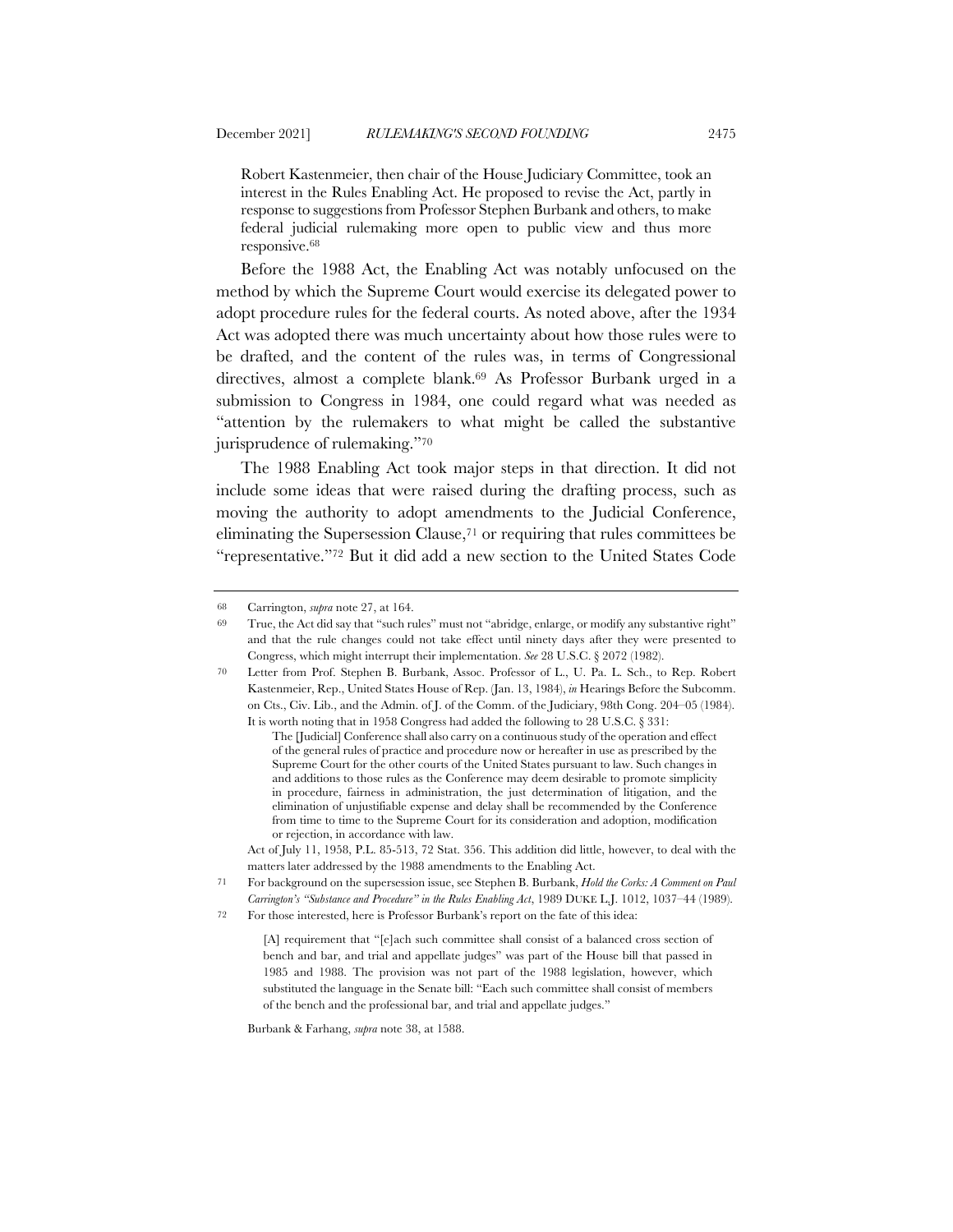called the "Method of Prescribing," which detailed how to make rule changes.73 This provision includes many things urged during the Congressional process, including:

- The Judicial Conference must prescribe and publish procedures for consideration of rule amendments;74
- Rulemaking committees "shall consist of members of the bench and the professional bar, and trial and appellate judges";75
- Each meeting "for the transaction of business" of the Standing Committee and any Advisory Committee must be open to the public with minutes of the meeting made available to the public;<sup>76</sup>
- Advance notice must be given of each such rulemaking meeting;<sup>77</sup> and
- Any recommendation for a rule amendment must include an explanatory note on the rule and a written report explaining the reason for the amendment and including any minority or other separate views.78

## IV. LIFE AFTER THE SECOND FOUNDING: RULEMAKING IN THE FISHBOWL

As suggested by Dean Carrington,79 the public access directed by the 1988 Act was a break with the past. According to a 1983 report of the secretary to the Standing Committee, "Advisory committees usually meet whenever the need arises. When an Advisory Committee reaches agreement on a tentative draft proposal, the draft is then circulated widely to the bench and bar for comment."80 That obviously would no longer suffice, given the requirement for advance notice of meetings and public access to them. The various advisory committees now have a fairly set schedule of Spring and Fall meetings, and the Standing Committee meets in June and January. The precise dates vary, but the schedule is sufficiently fixed to be known to those interested.

<sup>73</sup> 28 U.S.C. § 2073 (2018).

<sup>74</sup> *Id.* § 2073(a)(1).

<sup>75</sup> *Id.* § 2073(a)(2). Note that this does not go further and insist that such committees be "representative."

<sup>76</sup> *Id.* § 2073(c)(1).

<sup>77</sup> *Id.* § 2073(c)(2).

<sup>78</sup> *Id.* § 2073(d).

<sup>79</sup> *See* Carrington, *supra* note 27 at 164.

<sup>80</sup> Joseph F. Spaniol Jr., *Making Federal Rules: The Inside Story*, 69 A.B.A. J. 1645, 1646 (1983).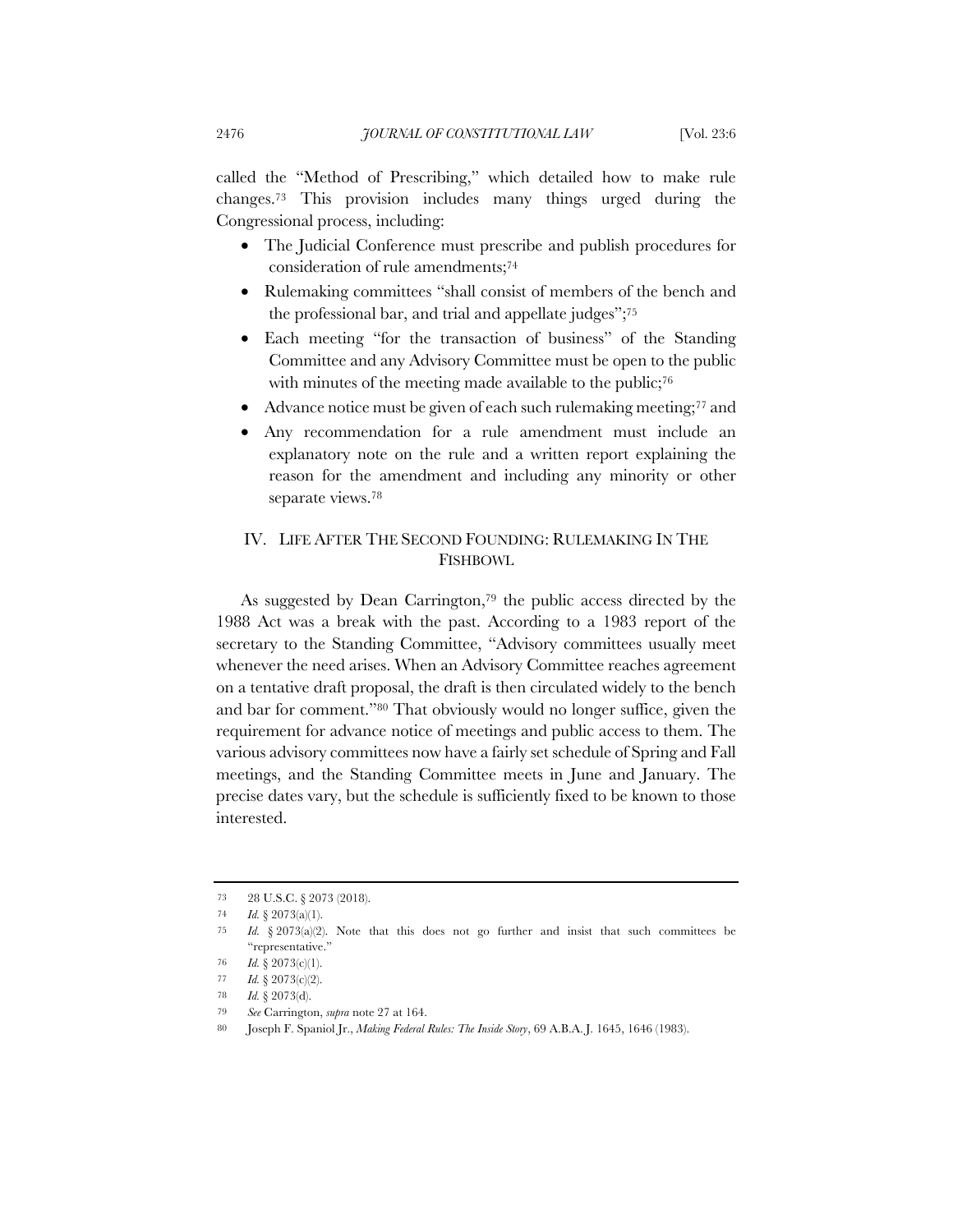Fairly immediately after the adoption of the 1988 Act, there was much gloom among academics about the rulemaking enterprise. Charles Alan Wright, as great an oracle as we had, said that he was "gloomier about the status of the rulemaking process than I had ever been."81 Professor Mullenix saw the guillotine in the rulemakers' future, worrying that the Advisory Committee might go "the way of the French aristocracy."82 In the 1990s, Professor Walker spoke of "the most serious challenge to the procedural status quo since the adoption of the original Federal Rules in 1938."83 Professor Bone said that "the court rulemaking model is under siege."84 Professor Burbank, meanwhile, observed that federal rulemaking had become "a new ballgame."85 He was right, and it is not clear that he mourned that change.

I am here to report that federal rulemaking lives on. For nearly a quarter century, I've spent considerable time and energy on the inside of federal rulemaking.86 One easy conclusion to announce based on that experience is

85 Burbank, *supra* note 71, at 1035.

This peculiar feature of my paper prompted repeated instructions from the law review editors that "a citation is required" to support assertions in text. Though some such citations could be found, I resisted the editors on the ground that I am not actually basing this paper on what is in these records, most of which I wrote myself. I want to thank the editors for their flexibility and emphasize that the unorthodox approach was my own doing.

Owing to my role, some of the things that Professor Burbank has noted in his writings about rulemaking are simply background for my experience, in a sense "above my pay grade." Consider, for example, the following observation: "Among 103 *appointments or reappointments* of Article III judges to the committee, the split was 72 percent to 28 percent in favor of Republican appointees." Burbank & Farhang, *supra* note 38, at 1572. In the same vein, the article also notes that during the period 1971 to 2013, 0.18 percent of judges appointed by Democratic presidents served on the

<sup>81</sup> Charles Alan Wright, *Foreword, the Malaise of Federal Rulemaking*, 14 REV. LITIG. 1, 9 (1994).

<sup>82</sup> Linda S. Mullenix, *Hope Over Experience: Mandatory Informal Discovery and the Politics of Rulemaking*, 69 N.C.L. REV. 795, 802 (1991).

<sup>83</sup> Laurens Walker, *The End of the New Deal and the Federal Rules of Civil Procedure*, 82 IOWA L. REV. 1269, 1271 (1997).

<sup>84</sup> Bone, *supra* note 42, at 888.

<sup>86</sup> Much of this Part is based on my recollection of events in which I was personally involved. That's not terribly common in law reviews. Usually, law review articles consist of reports by the author of what turned up in research in books and other media. The heart of this paper, however, is not like that. Part IV, which is about the post-1988 rulemaking experience, is not based on what I learned from books. Instead, it is about my lived experience over the last quarter century on the inside of rulemaking. Most of what I describe is also reflected in the official records of the Administrative Office ("A.O.") of the United States Courts and available online (www.uscourts.gov). But my report here is about what I remember, not about what is in those records, which consist largely of things I have written and directed be inserted into the public record. On occasion, I will refer the reader to some of these materials, but that does not mean they form the actual basis for Part IV of this paper, which is instead based on my recollection, not the contents of these records. Any who are interested in additional details can read through the thousands of pages of agenda books posted on the A.O. website.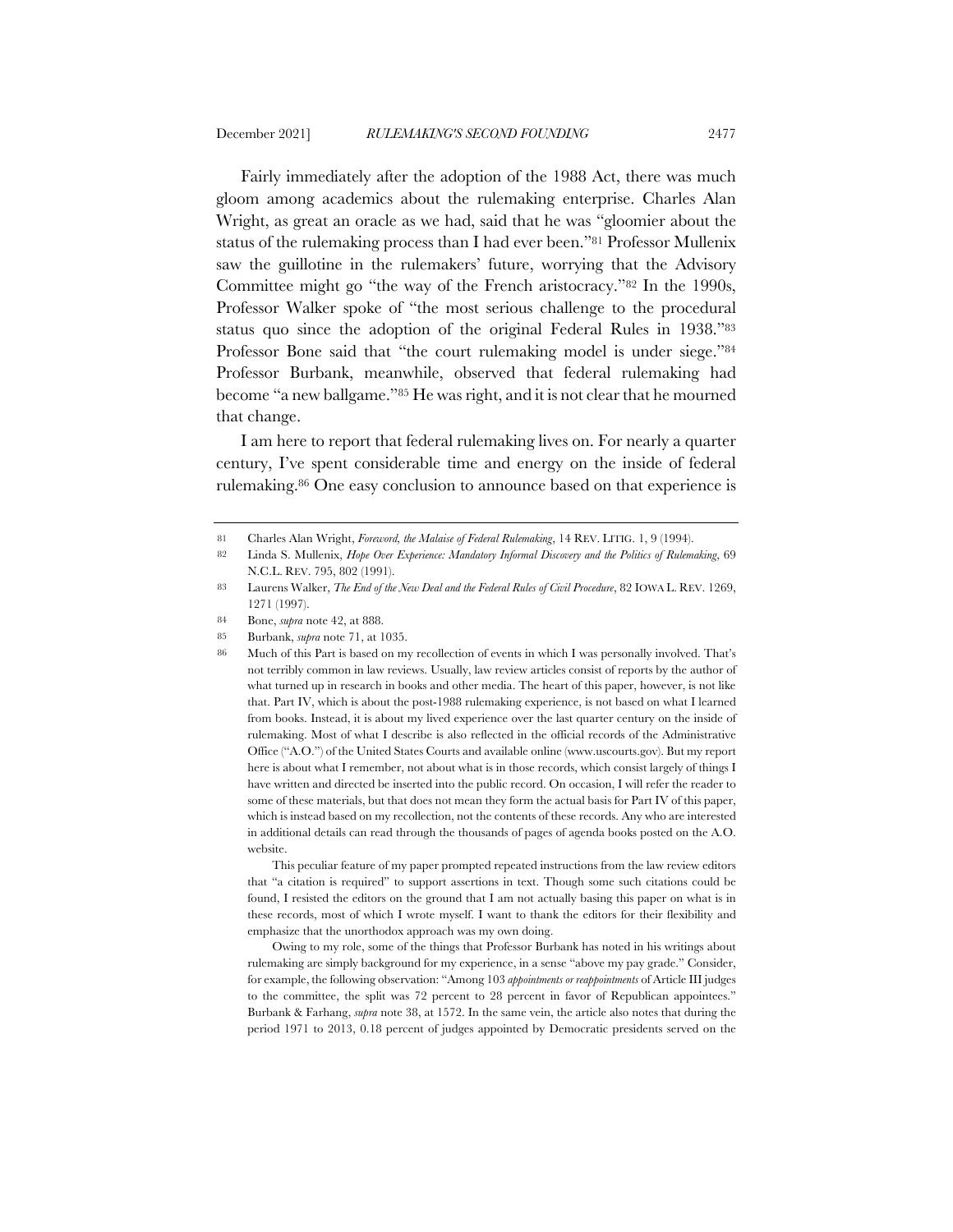that federal rulemaking remains alive and pretty well. As I said in 2008, it's "not dead yet."87 Instead, there have been major packages of rule amendments in 2000, 2003, 2006, 2009, 2015, and 2018. In addition, in 2007 the entire set of rules was restyled, an arduous effort that received a welcome and much appreciated assist from Professor Burbank.

In this Part, I want to reflect on what rulemaking is like in the fishbowl in which it has operated since the Second Founding. I can affirm that the "sunshine" nature of the rulemaking process contrasts with the approach of other Judicial Conference committees, at least in my experience. Thus, along with two judges who were both eventually Chairs of the Advisory Committee and the Standing Committee, I attended a meeting of another Judicial Conference committee to report on matters of joint interest. The reporting session involved quite a few other people in addition to us three as representatives of the rules committees, and it lasted the full morning of the meeting. The relevant point is that, after a pleasant lunch with the committee, all of the nonmembers—even the two very distinguished judges—were politely but firmly told that they were not welcome to attend the remainder of the meeting. That is not how rules committees now operate.

#### *A. Did The 1988 Act Actually Cause A Rulemaking Change?*

Before addressing the ways in which the changes wrought by the 1988 Act have affected the rulemaking enterprise, it is worth reflecting briefly on whether the Act was necessary or sufficient to cause these changes. There is at least some reason to think that more openness would have occurred regardless of whether Congress had acted in the 1980s. Already in the late 1970s the rulemakers had decided to hold public hearings about the various discovery amendments under consideration.<sup>88</sup>

Despite these precursors, it seems difficult to regard the 1988 Act as irrelevant to rulemaking as it now operates. As explored below, the current openness of rulemaking, and the existence of publicly available procedures, means that members of the bar, and even members of the general public, can (and do) submit amendment proposals that are reviewed by the Advisory Committee. The Committee maintains a roster of pending proposals, and

committee, compared with 0.47 percent of judges appointed by Republican presidents. *Id.* at 1573. *See also id.* at 1574 ("[N]on-white judges are less likely to serve on the Advisory Committee."). Reporters take the rule committees as they find them.

<sup>87</sup> *See* Marcus, *supra* note 35 at 300.

<sup>88</sup> *See* Marcus, *supra* note 40, at 758 n.58 (detailing how the 1978 Committee held hearings on proposed rule amendments for the first time).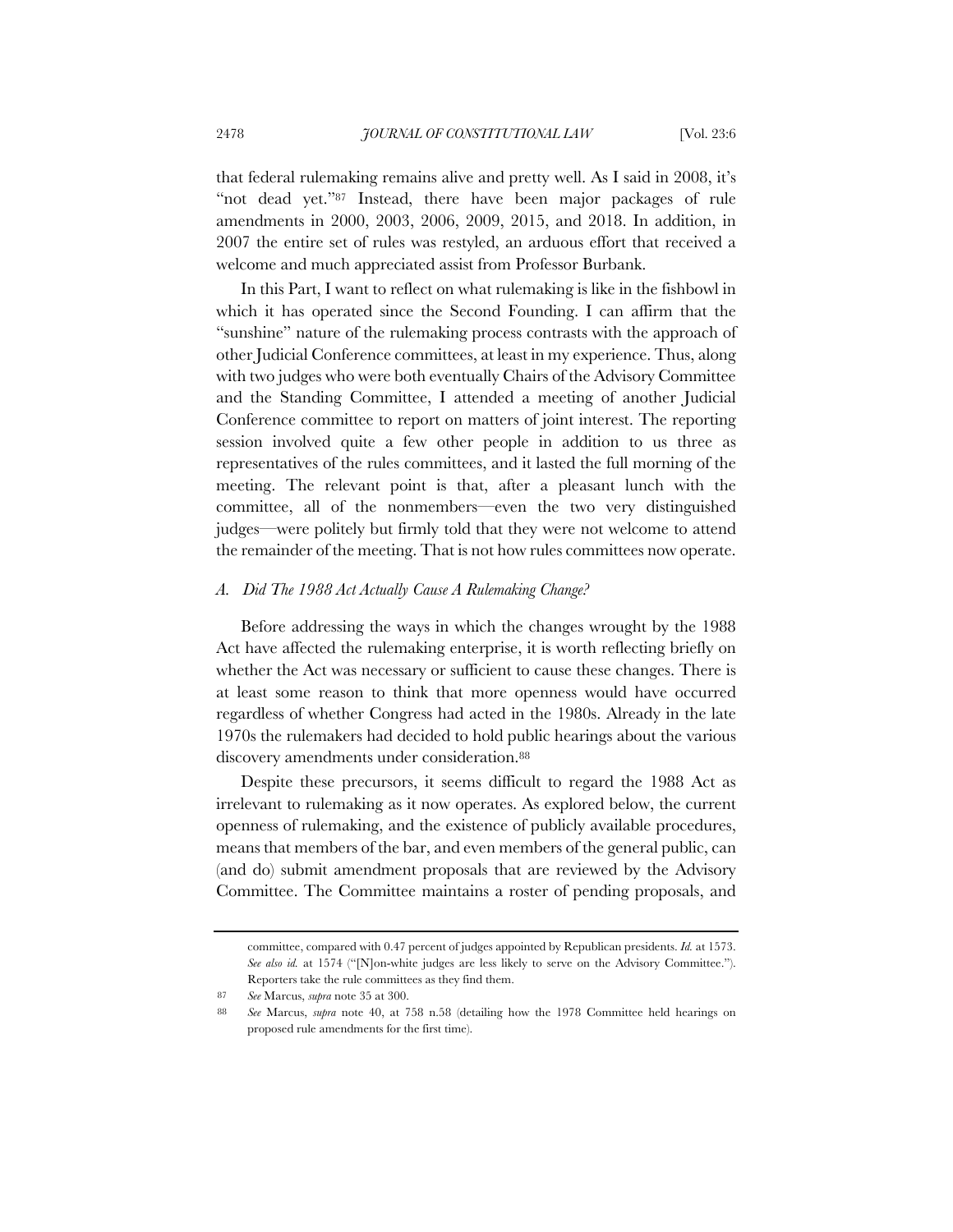those proposals are explained and presented in agenda books and at Advisory Committee meetings, even if no action is recommended. Familiarity with what is on the agenda is fairly widespread among the *cognoscenti*, a somewhat narrow band of the profession, but one much larger than the Committee itself. Indeed, the accessibility of the agenda sometimes causes worries that even reaching the point of circulating draft language might inadvertently and incorrectly send the message that "the train has left the station."

The reporting requirements, along with the need to provide detailed minutes of meetings, and about testimony and comments during the public comment process about proposed amendments, means that there is a wealth of public material about what the rules committees do. Yes, the Second Founding has made a distinct difference. In Professor Burbank's words: "As a result of the House Hearings [on rulemaking practices] and the threat of legislation, as well as the earlier criticisms, the judiciary institutionalized steps previously used but sparingly (e.g., public hearings) and adopted and published rulemaking procedures."89

It is impossible to say what would have happened without the legislation, but also impossible to say the changed practices would have occurred without any outside pressure at all.

### *B. Sunshine, Lobbyists And Outreach*

The work of the Advisory Committee no longer occurs behind a screen or in the dark. As a "sunshine committee," it permits interested persons to attend its meetings. It posts the agenda books for those meetings well in advance of the meetings, and posts minutes of the meetings as well. It also posts all proposals for rule changes that it receives on the Administrative Office (A.O.) website as well as keeping tabs on when action is taken on those proposals. There is, as a result, a very large volume of material about the rulemakers' activities available online. Though mastering the A.O. website takes a bit of practice, the main impediment to following what the Advisory Committee does is volume—the agenda book for each of the two Advisory Committee meetings each year is likely to be 400 pages long.

The Advisory Committee also hears regularly from a number of organizations, which ordinarily send representatives to attend its meetings as well as make proposals for rule changes and comment on pending topics of Committee consideration and on published amendment drafts. Examples include the Litigation Section of the American Bar Association, the

<sup>89</sup> Burbank & Farhang, *supra* note 38, at 1586.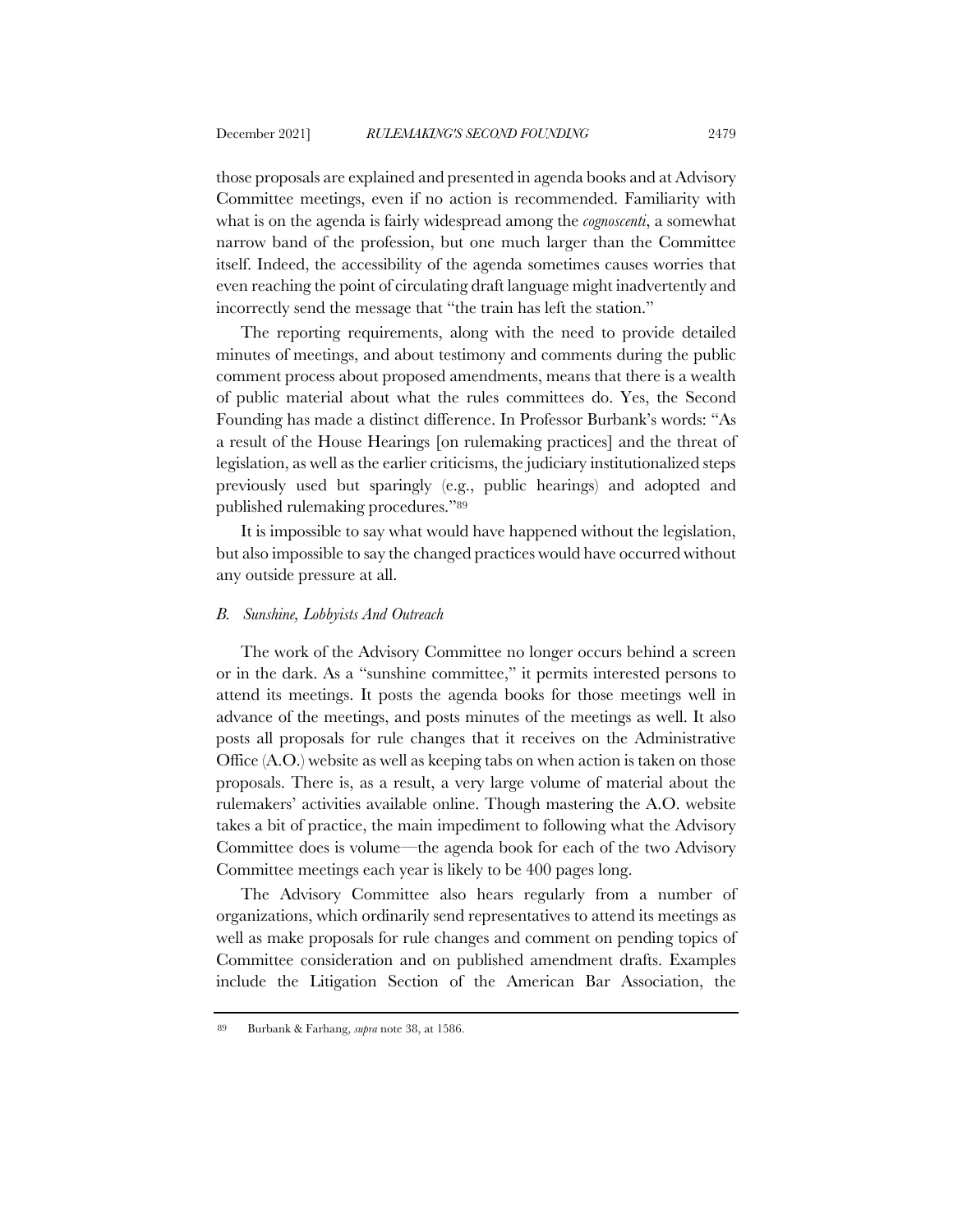American College of Trial Lawyers, the Lawyers for Civil Justice, the American Association for Justice, and the National Employment Lawyers Association. One could perhaps regard some of these organizations (and others who attend meetings) as lobbyists of a sort. That may relate to the possibility that rulemakers in the new order might find themselves led to the scaffold.90 Though it is important for committee members and Reporters to avoid accepting any favors from these interested parties (i.e., not even a glass of wine), the participation of such people has been a boon, not a burden.

This openness flows from the 1988 Act's requirements, and has been very helpful in a wide variety of ways. It goes well beyond what the Act required, however. As Professor Burbank has noted, when Judge Patrick Higginbotham was Chair of the Advisory Committee, he "concentrated on outreach to the bar and to the academy."91 That outreach continued and has flowered. Starting in the late 1990s, the Advisory Committee and/or one of its subcommittees often held conferences or mini-conferences to gather informal reactions on issues under consideration by the Committee.92 The Act did not require these efforts.

Not only did such outreach enable the bar to know what was on the Committee's plate, it also permitted the Committee to learn about what was happening in the practice. A striking example emerged in the January 1997 mini-conference on possible amendments to the discovery rules (which ultimately led to the 2000 discovery amendments). The list of ideas on display was somewhat a "plain vanilla" collection of changes, but the lawyers in attendance wanted to talk about something new and different—discovery of email. Many of them were literally tearing their hair over this problem. Several buttonholed me (as the Reporter who worked on discovery) to urge that the rules should make clear that email fell within Rule 34's "document" production requirements. They were having trouble too often getting their clients to understand that this material was subject to discovery.93 But for the outreach efforts, the Committee might not have gotten wind of these problems until much later.

<sup>90</sup> *See supra* text accompanying note 82 (expressing worry that rulemaking might go the way of the *Ancien Regime*).

<sup>91</sup> Burbank & Farhang, *supra* note 38, at 1591.

<sup>92</sup> For a list of early events of this sort, *see* Richard L. Marcus, *Reform Through Rulemaking?*, 80 WASH. U. L.Q. 901, 918 n.102 (2002).

<sup>93</sup> For a chronicle of these early efforts, see generally Richard L. Marcus, *Only Yesterday: Reflections on the Rulemaking Response to E-Discovery*, 73 FORDHAM L. REV. 1, 17 (2004) (detailing the challenges presented by adapting the rules of discovery to these technological changes).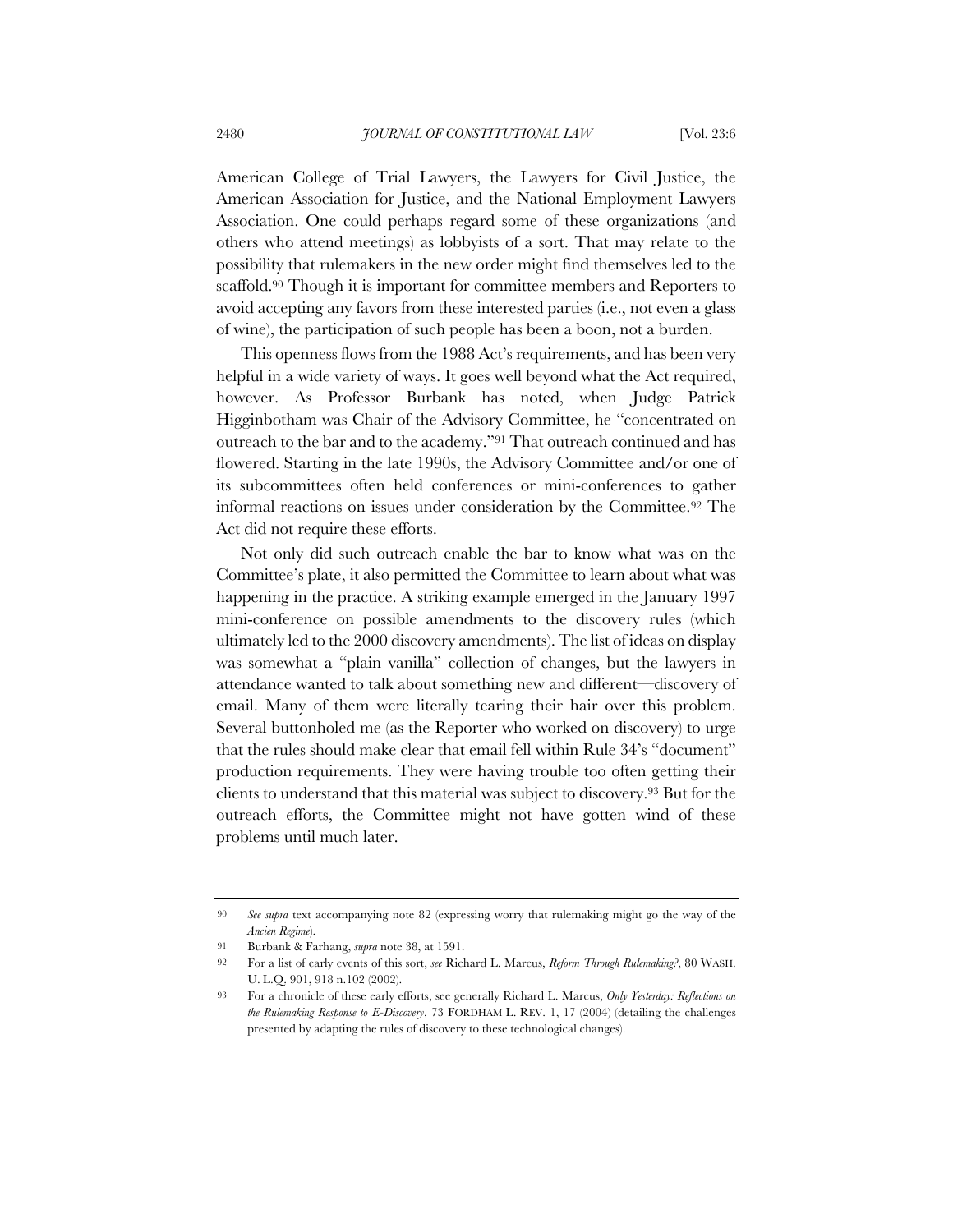Learning that there is a problem does not mean, however, that there is a rule-based solution, or show what that solution might be. To take e-discovery as an example, vehement as the lawyers were that *something* should be done, they were perplexed about what that something should be. The Discovery Subcommittee convened two mini-conferences during 2000 to examine possible rule changes responsive to this new (and rapidly changing) discovery challenge, but eventually concluded that circumstances were too fluid and uncertain to confect a rules-based solution at that time. Only at the end of 2006 (nearly a decade after the problems were first raised in January 1997) did the "e-discovery amendments" to the rules come into effect. And even then, the challenge of social media discovery lay almost entirely in the future.

The 1988 Act did command the Committee to publish draft amendments and hold hearings about them as well as inviting written comments. This requirement has sometimes seemed a chore (particularly for Reporters tasked with preparing summaries of the comments). But it was also an important safety valve. Recall the possibility that the drafters of the 1983 amendment to Rule 11—who did not have the benefit of the fulsome public comment period required by the 1988 Act—seemingly did not foresee the effect the amendment would have.94 Hearings focus the mind and the Committee in ways that permit at least some such consequences to be discovered before they become a major force in litigation.

The first set of hearings I attended as Reporter in 1998-99 offers one example—two provisions in the amendment package that lawyers told us were linked though the Committee had not appreciated this argument would be made. One was an amendment to Rule 26(b)(1) (eventually adopted in 2000) to redefine the scope of discovery as initially limited to material "relevant to any party's claim or defense," rather than to anything relevant to the "subject matter" of the action, as previously provided. But the amendment allowed the judge to expand the scope to the "subject matter" limits on a showing of good cause. The other was framed as an amendment to Rule 34 that would authorize a judge to permit "disproportionate" document discovery if the requesting party would bear the cost of that additional discovery. As conceived, these proposed amendments were entirely separate. Yet lawyer after lawyer (from both the plaintiff and defendant side of the bar) told us in the hearings that whenever a judge found good cause to expand discovery to the subject matter limit under amended

<sup>94</sup> *See supra* text accompanying notes 57–58.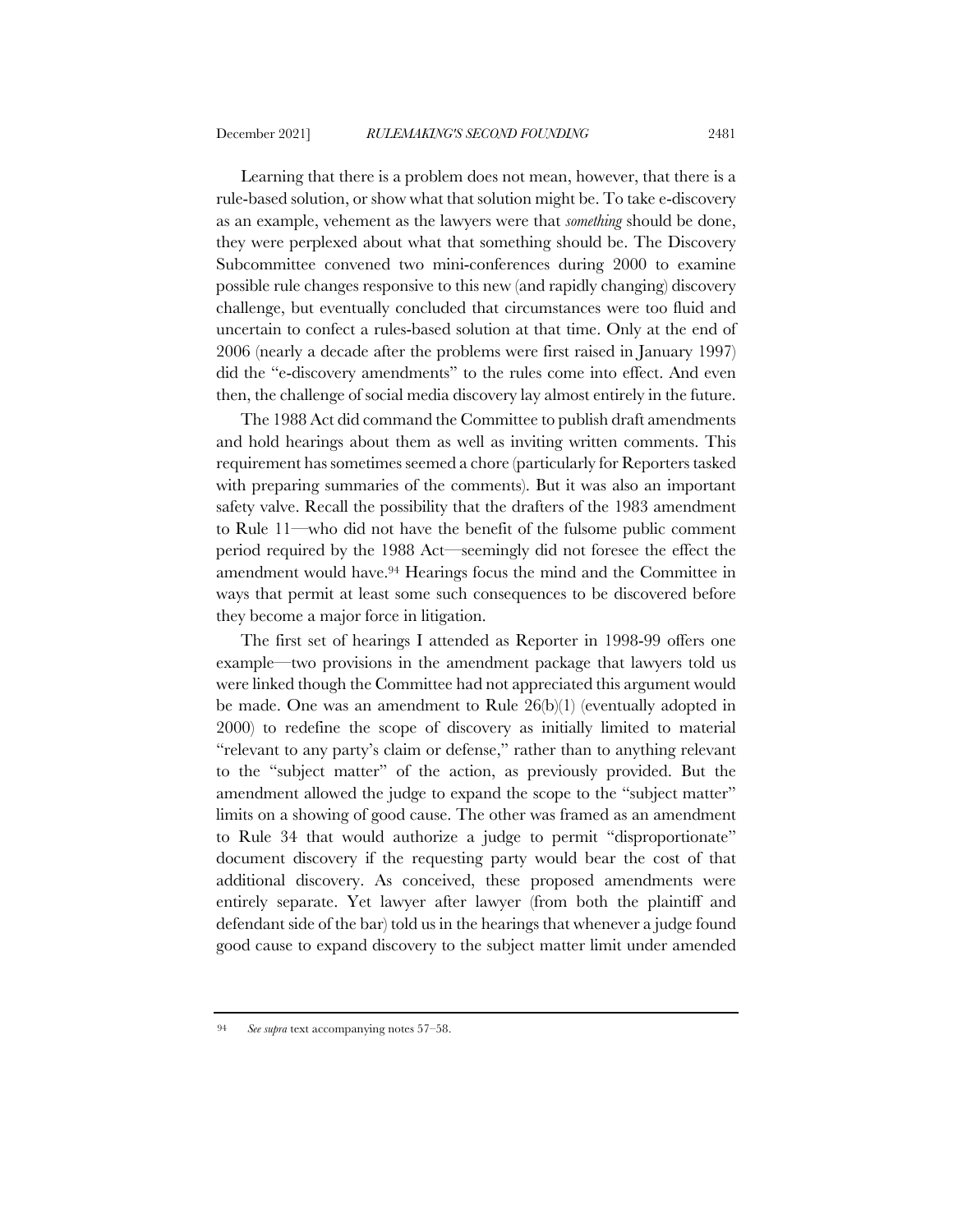Rule 26(b)(1), that should automatically trigger the cost-bearing provision in the proposed amendment to Rule 34.

That reading of the amendment proposals mis-conceived their purpose. A judge's decision that there was good cause to expand the scope of discovery would be the reverse of a decision that the proposed discovery was disproportionate. So redrafting of the Committee Notes ensued, though ultimately the Rule 34 proposal was not adopted and the issue vanished. Only with this insight from the hearing process could the Committee have appreciated and responded to what might otherwise be coming. This sort of insight is fairly familiar to rulemakers, and the resulting clarifications can avoid problems later on.

In somewhat the same vein, the witnesses that appear at hearings, along with the public comment process, help to sharpen the Committee Notes that accompany rule amendments. Unfortunately, the Supreme Court (or at least Justice Scalia) sometimes treated such explanatory material as the same as congressional legislative history, which Justice Scalia did not respect.95 It may well be that legislative history is drafted after the fact and never reviewed by the legislators who vote on the legislation, but Committee Notes are quite different. As Professor Rowe (a member of the Committee in the 1990s) observed after his term on the Committee expired, "the members and Reporters—as well as the members of the public commenting on possible changes—devoted considerable attention to the explanatory notes as well as to the text of the proposed rules."96

So the public comment requirement has served the Committee well. Indeed, as already noted, the Committee regularly goes beyond what the 1988 Act requires with mini-conferences and full conferences. Beyond that, it sometimes invites comments in an informal manner not called for by the Act. For example, in mid-2020 all the rules committees invited input from the public about litigation difficulties resulting from the COVID pandemic.

<sup>95</sup> For discussion of Justice Scalia's attitude toward Committee Notes, see Catherine Struve, *The Paradox of Delegation: Interpreting the Federal Rules of Civil Procedure*, 150 U. PA. L. REV. 1099, 1157 (2002). As Professor Struve notes there, Scalia argued that "there is no certainty that either we or [Congress] read [the Notes], nor is there any process by which we formally endorse or disclaim them." Tome v. United States, 513 U.S. 150, 167 (1995) (Scalia, J., concurring in part and concurring in the judgment). On the other hand, as Professor Struve also points out, when Justice Scalia dissented from the 1993 amendment to Rule 11, he discussed the Committee Note as well as the rule itself. *See* Order of April 22, 1993, 146 F.R.D. 404, 508–09 (Scalia, J., dissenting in part); *see also* Wal-Mart Stores, Inc. v. Dukes, 564 U.S. 338, 363 (2011) (Scalia, J.) ("It is the Rule itself, not the description of it, that governs.").

<sup>96</sup> Thomas Rowe, *A Square Peg in a Round Hole? The 2000 Limitation on the Scope of Federal Civil Discovery*, 69 TENN. L. REV. 13, 29 (2001).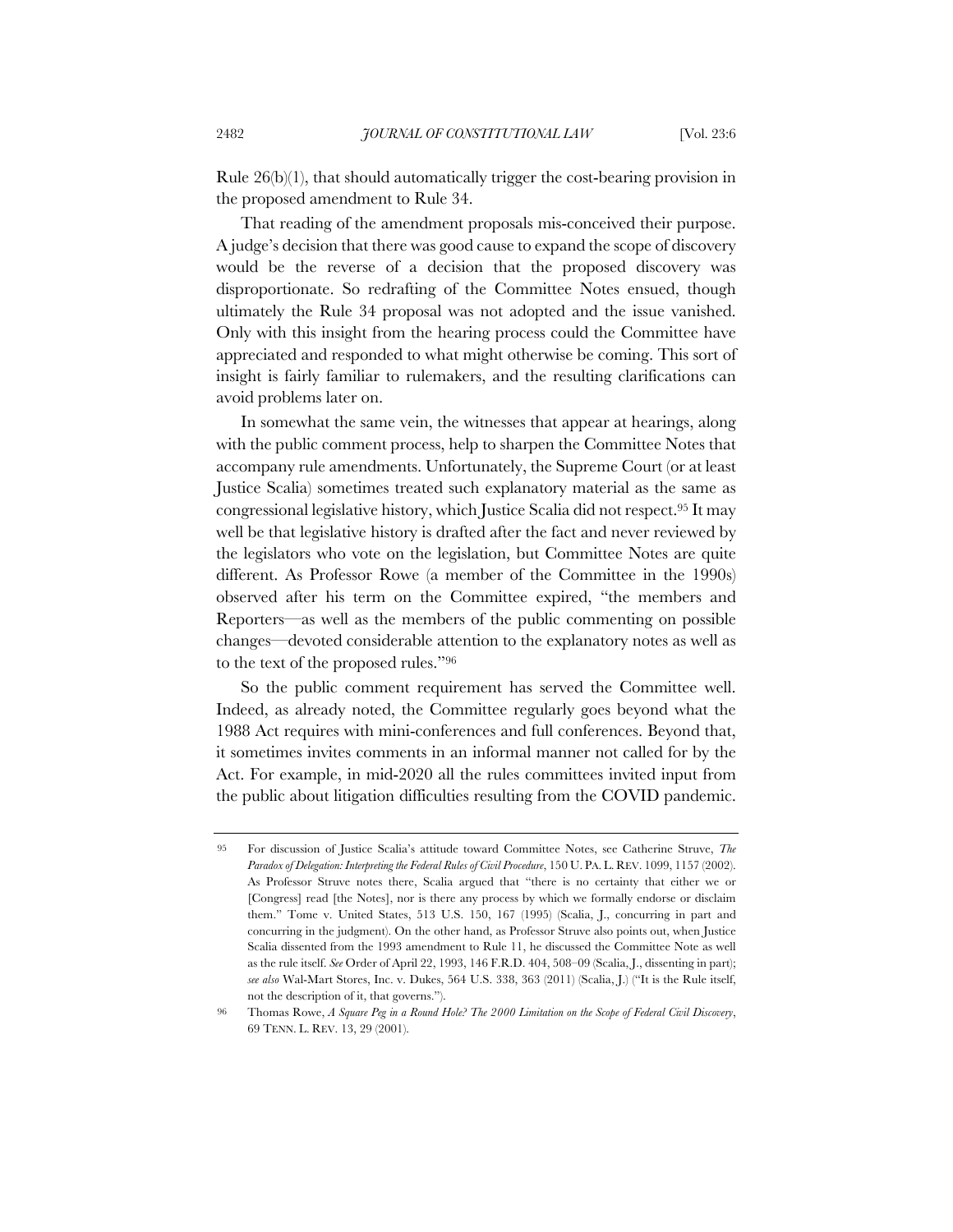And in connection with consideration of changes to Rule 30(b)(6), the Civil Rules Committee sought commentary on a half dozen ideas that had been raised.97

In sum, whether or not the rulemakers would have "gone public" on their own,98 the 1988 Act was much more a boon than a burden. The arrival of hundreds of comments may demonstrate that something is more controversial than previously appreciated.99 But at other times, outbursts of commentary do not seem warranted by the proposed amendments. A prime example, in my opinion, was the 2017 proposal to make two minor changes in Rule 30(b)(6). That amendment cycle nonetheless drew more than 1,780 public comments, about half of them in the last week.100 They were so numerous and repetitive that I eventually had my research assistant compile a list of the topics raised and the names of the commenters that was included in the comment summary in the official agenda book.101 Moreover, a large proportion of the comments were about ideas that had been considered (and identified in the informal invitation for input described above) but were dropped before the publication of a formal amendment proposal. Continuing to object to ideas that have been dropped is not helpful.

It is also worth noting that the volume of comments does not seem always to correspond to the value of the points they make. Indeed, on occasion we have seen both "sides" reaching out to their supporters with a pitch along the lines of "The other side is sending in hundreds of comments; we have to match them." Perhaps that is how Congress weighs public comments, but volume is not often a prime consideration for the Advisory Committee. One thoughtful insight is worth more than a hundred "me too" comments.

<sup>97</sup> For a summary of those comments, see Advisory Comm. On Civ. Rules, *Agenda: Meeting of the Advisory Committee on Civil* Rules, U.S. Cts. at 217–91 (Nov. 7, 2017), https://www.uscourts.gov/rulespolicies/archives/agenda-books/advisory-committee-rules-civil-procedure-november-2017. As noted below, this informal activity can produce untoward consequences; when a more limited set of Rule 30(b)(6) changes were formally proposed, much of the commentary focused on ideas that were left on the cutting room floor in part due to the comments described above.

<sup>98</sup> *See supra* text accompanying notes 86–88.

<sup>99</sup> Burbank & Farhang, *supra* note 38, at 1595 ("The fact that more than 2,300 comments were submitted on the preliminary draft of the 2013 proposed amendments shows that, notwithstanding repeated characterization of the proposals as 'modest' or 'measured' by some rulemakers and interest groups, they in fact have 'trigger[ed] powerful interest group mobilization' on both sides.").

<sup>100</sup> Advisory Comm. On Civ. Rules, *Agenda: Meeting of the Advisory Committee on Civil* Rules, U.S. Cts at 201 (Apr. 2–3, 2019), https://www.uscourts.gov/rules-policies/archives/agenda-books/advisorycommittee-rules-civil-procedure-april-2019. For more general summaries of those comments, see *id.* at 125–202.

<sup>101</sup> *See id.* at 193–202 (consisting of a memorandum from Lauren Lee to Richard L. Marcus).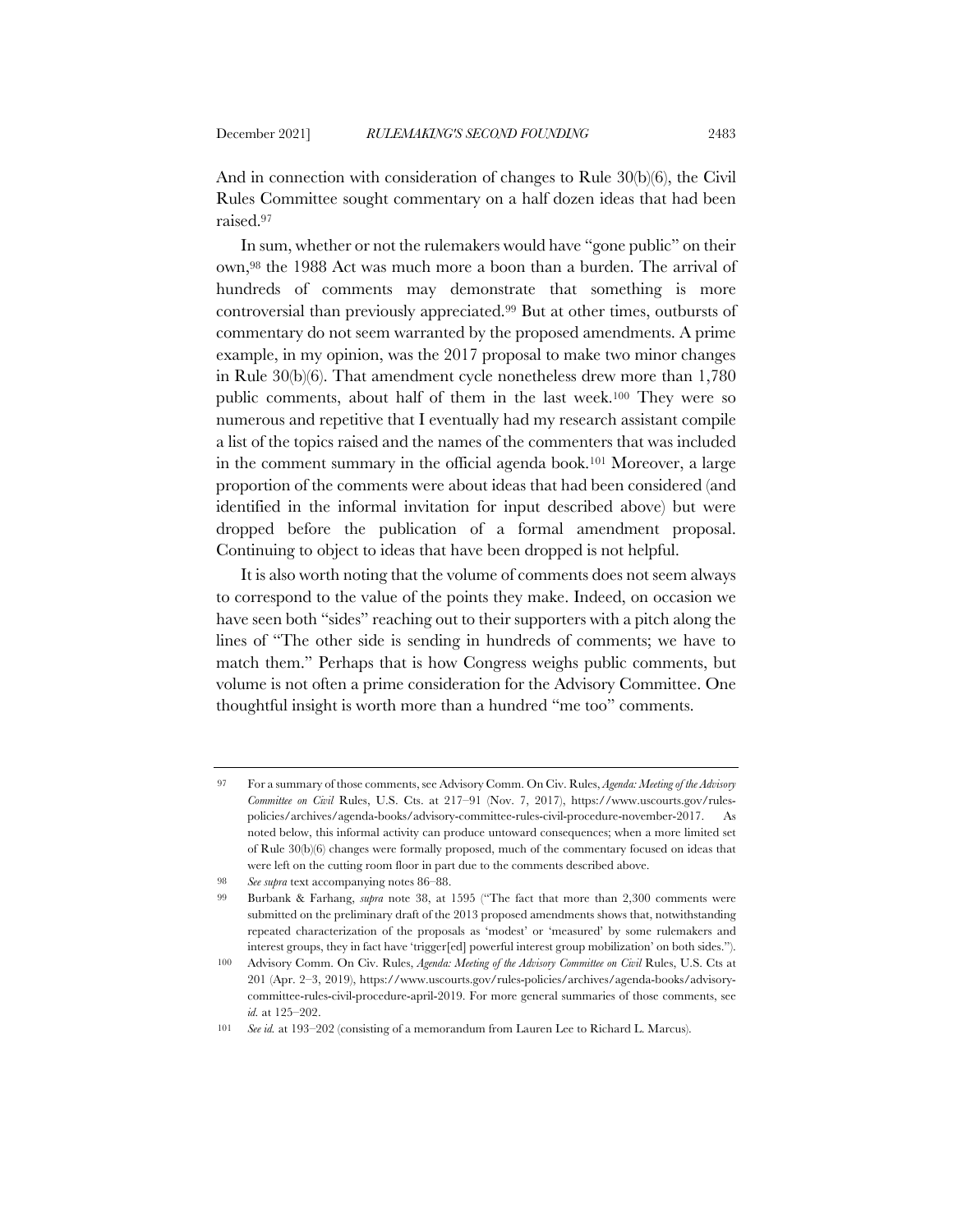#### *C. Empiricism*

Ultimately, any rule proposal is an empirical guess or gamble. If it does not solve the problem it is designed to solve, it is a failure. If there really is not a problem, then making a change is risky business.

In the insulated world of pre-1988 rulemaking, the best that could be obtained was some form of "armchair empiricism," and those in the armchair were often limited to those in the room.102 Five years after the passage of the 1988 Act, Professor Burbank went so far as to call for a moratorium on rule amendments pending development of sufficient empirical information to support changing rules.103 Four years later he acknowledged that the judiciary "has come to recognize the value of seeking empirical data before formulating new or amended Federal Rules."104

The Advisory Committee not only can make outreach efforts<sup>105</sup> but it can also draw on the remarkable empirical research facilities of the Federal Judicial Center (FJC).106 In 1985, Judge Posner urged that all proposed procedural changes be tested before adoption.107 Since the adoption of the 1988 Act, the Advisory Committee has increasingly drawn on the (limited) sort of data that FJC Research can provide, but there will likely not often be the sort of testing that Judge Posner endorsed.108 In all likelihood, there will almost always be something of an "armchair" aspect to the Committee's empirical focus. "[I]f procedural reform could only be adopted after being proved effective and safe in a manner similar to the way the FDA determines

<sup>102</sup> It's worth noting that before 1988 the rulemakers began outreach designed to invite additional perspectives. For discussion of the input the Committee received regarding the 1978 amendment proposal regarding the scope of discovery, see Marcus, *supra* note 40, at 758–59.

<sup>103</sup> Stephen B. Burbank, *Ignorance and Procedural Law Reform: A Call for a Moratorium*, 59 BROOK. L. REV. 841, 841–842 (1993). Among others, he was commenting on my article *Of Babies and Bathwater: The Prospects of Procedural Progress*. *Id.*

<sup>104</sup> Burbank, *supra* note 24, at 242.

<sup>105</sup> *See supra* text accompanying notes 91–92.

<sup>106</sup> *See generally*, Thomas Willging, *Past and Potential Uses of Empirical Research in Civil Rulemaking*, 77 NOTRE DAME L. REV. 1121 (2002) (commenting on how and when the Committee has contacted the FJC for assistance in empirically examining the operation of the rules).

<sup>107</sup> *See* Richard Posner, *The Summary Jury Trial and Other Methods of Alternative Dispute Resolution*, 53 U. CHI. L. REV., 366, 367 (1986) ("The success or failure of the procedure [change] must be verifiable by accepted means of (social) science hypothesis testing."). It is worth noting that there was no such social science testing of the procedures already in place from 1938 forward.

<sup>108</sup> One effort somewhat along those lines is the "pilot project" in the Northern District of Illinois and the District of Arizona testing expanded initial disclosure provisions. *See, e.g.*, Advisory Comm. On Civ. Rules, *Agenda: Meeting of the Advisory Committee on Civil Rules*, U.S. Cts. at 357–94 (Oct. 29, 2019), https://www.uscourts.gov/sites/default/files/2019–10\_civil\_rules\_agenda\_book.pdf (reporting on initial disclosure pilot projects in D. Az. and N.D. Ill.).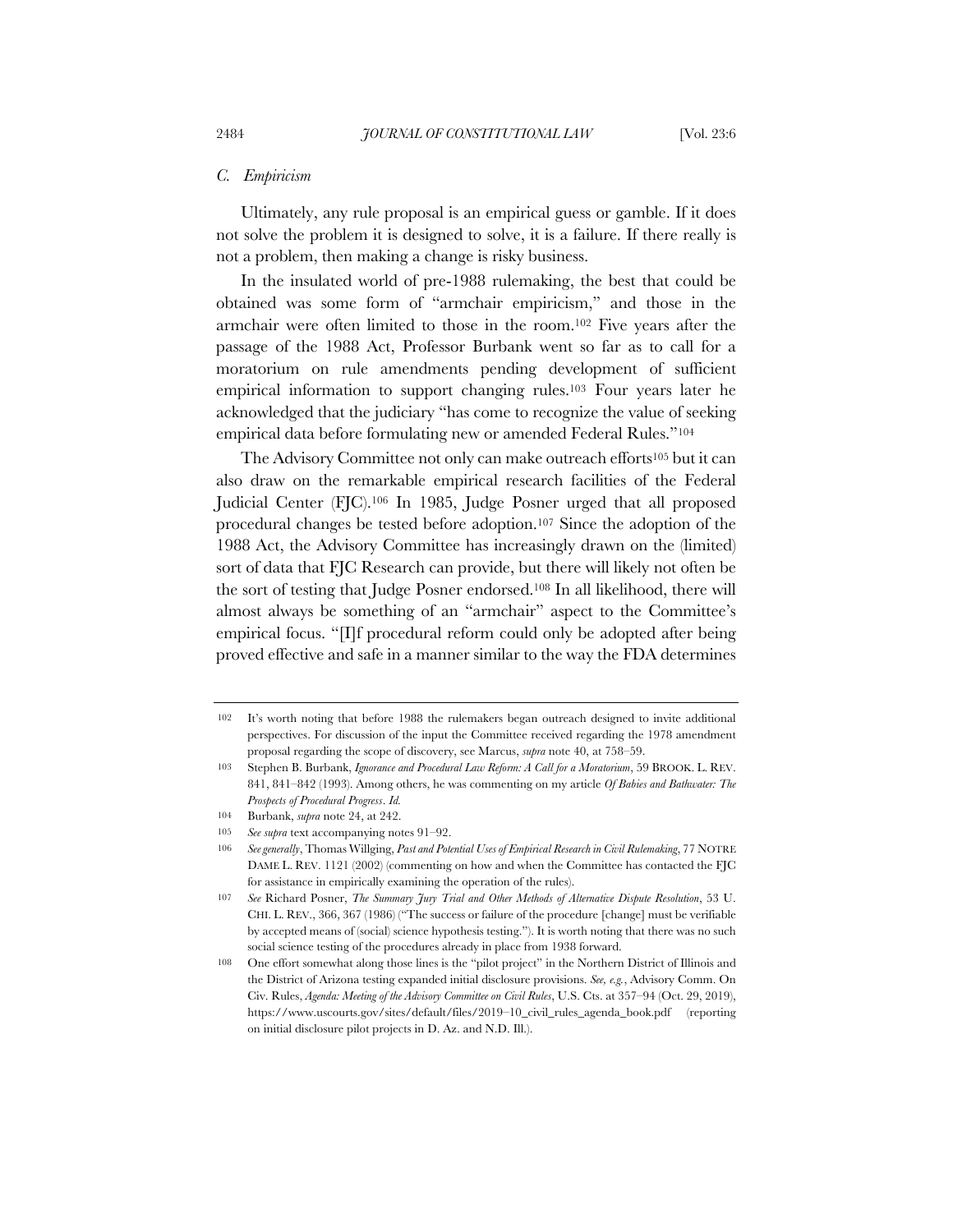whether a new drug can be sold, it seems unlikely that there would be any formal procedural reform."109 Indeed, some of the most committed Realist empiricists struck out when they tried to investigate the actual effects of legal rules on human behavior.110

And for those who insist that no changes may be made in the rules without something approaching the "FDA Seal of Approval," it suffices to note in response that the Liberal Ethos breakthroughs had no such support. Charles Clark was associated with the Realist movement, but it is difficult to find that he marshalled the sort of empirical data now urged to support the radical reset the rules introduced in 1938. In 1906, Roscoe Pound had even less, relying on a review of reported federal cases to support his (likely justified) claims of excessive adversarialness.<sup>111</sup>

True, the 1970 discovery amendments had support from the careful empirical work of the Columbia Discovery Project.112 But compare the 1966 revision and expansion of the class action rule. That was literally a leap into the unknown. The drafters wanted a secure mooring for civil rights injunction class actions,113 but they had no empirical (v. policy) grounds for adopting the Rule 23(b)(3) "common questions" class action. And they certainly did not foresee where it would lead. Thus, though the amended rule did require judicial approval for settlement of class actions,114 that was almost

*Id.* at 410. Contemporary empiricists go well beyond reported cases in providing the Advisory Committee with empirical data.

<sup>109</sup> Marcus, *supra* note 40, at 780.

<sup>110</sup> *See* John Henry Schlegel, *American Legal Realism and Empirical Social Science: The Singular Case of Underhill Moore*, 29 BUFF. L. REV. 195, 264–73 (1980) (describing how Professor Underhill Moore of Yale spent huge amounts of time and money in a failed effort to demonstrate the effect of parking laws on parking behavior in New Haven).

<sup>111</sup> *See* Pound, *supra* note 13, at 413–16 (describing results of Pound's review of published appellate case reports). In the same vein, consider Pound's additional observation as follows:

<sup>[</sup>O]ur American reports bristle with fine points of appellate procedure. More than four per cent. Of the digest paragraphs of the last ten volumes of the American Digest have to do with Appeal and Error. In ten volumes of the Federal Reporter, namely volumes 129 to 139, covering decisions of the Circuit Courts from 1903 till the present, there is an average of ten decisions upon points of appellate practice to the volume. Two case to the volume, on the average, turn wholly upon appellate procedure.

<sup>112</sup> *See* WILLIAM GLASER, PRETRIAL DISCOVERY AND THE ADVERSARY SYSTEM (1968) (reporting the results of that empirical investigation).

<sup>113</sup> *See* FED. R. CIV. P. 26(b)(2). The Committee Note accompanying that 1966 amendment explained its focus: "Illustrative are various actions in the civil-rights field where a party is charged with discriminating against a class, usually one whose members are incapable of specific enumeration." This explanation is followed by citation to eight cases, mainly involving desegregation of schools. *See* Committee Note to 1966 amendment to Rule 23(b)(2).

<sup>114</sup> *See* FED. R. CIV. P. 23(E) (1966) ("A class action shall not be dismissed or compromised without approval of the court, and notice of the proposal of the dismissal or compromise shall be given to all members of the class in such manner as the court directs.").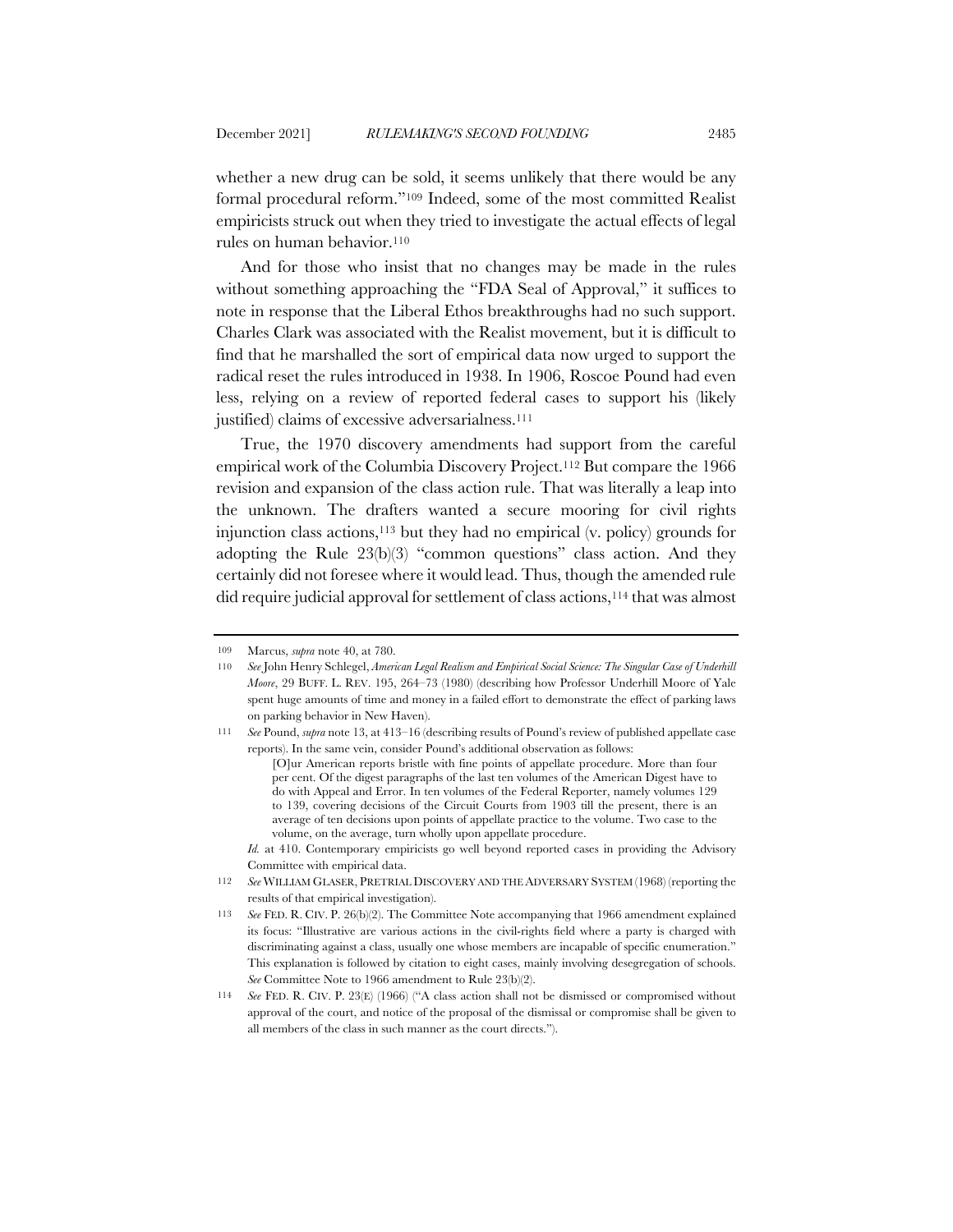an afterthought, and the Committee almost certainly did not realize that settlement would be the principal mode of resolving class actions.<sup>115</sup>

So for those in the twenty-first century to insist on an FDA quality empirical basis and quality testing for rule changes before existing rules are changed, there is the small question of why that which has been in place since the 1930s or the 1960s—the Liberal Ethos—gets a pass on empirical support.

#### *D. Operating in The Subcommittee Mode*

When he testified before the House Judiciary Committee in 1983, Judge Gignoux (then Chair of the Standing Committee) resisted the open meetings plank of proposed legislation:

The evident desire of some critics to require open meetings indicates, we feel, a misunderstanding of how the rules committees operate. The initial meetings of an Advisory Committee are "drafting sessions" at which proposals for changes in the rules are received from diverse sources and drafts of proposed rules amendments are prepared for public circulation. As a legislative analogy, the work at these meetings is similar to the drafting

<sup>115</sup> Thus, here is the entirety of the Committee Note about Rule 23(e) as adopted in 1966: "Subdivision (e) requires approval of the court, after notice, for the dismissal or compromise of any class action." *See* Notes of Advisory Comm. On Rules, 1966 amendments to Rule 23(e). This one-liner stands in startling contrast to the Committee Note discussion of the handling of *litigation* classes, which was obviously what the framers thought would be the ordinary use of the rule.

This is not to say that the risk of misuse of settlements in class actions passed entirely unnoticed during the Advisory Committee deliberations in 1966. One of the members of the Committee then was John Frank, and the Committee's records reveal that he vehemently pressed the Committee about settlement incentives in class actions under the revised rule, particularly the new Rule 23(b)(3):

Frank was particularly vexed with the insidious incentives that spurious [Rule 23(b)(3)] class actions, whose judgments bound class members, presented to class counsel willing to settle an action on less than the most favorable terms in exchange for an award of lucrative attorney fees. In his view, defendant companies would "sell" a settlement to the lowest bidder willing to settle a class action.

John Rabiej, *The Making of Class Action Rule 23*—*What Were We Thinking?*, 24 MISS. COLL. L. REV. 323, 335–36 (2005). This scenario came to be known as the "reverse auction"–the defendant would try to get the lawyers who brought class actions to "bid" against one another by agreeing to lower and lower settlements in order to obtain an award of attorney fees.

As all now recognize, the settlement class action, indeed class certification for settlement only, became the dominant motif of post-1966 class action litigation. It gave rise to the possibility that Rule 23 could by this means rewrite tort law. *See* Richard L. Marcus, *They Can't Do That, Can They? Tort Reform via Rule 23*, 80 CORNELL L. REV. 858, 859 (1995). Only in 2003, was additional detail added to Rule 23(e), and that was bolstered by further expansion of the settlement-approval provisions accomplished by amendments in 2018. *See* Richard L. Marcus, *Evolution v. Revolution in Class Action Reform*, 96 N.C. L. REV. 903, 904–07 (2016). These amendments went into effect on December 1, 2018.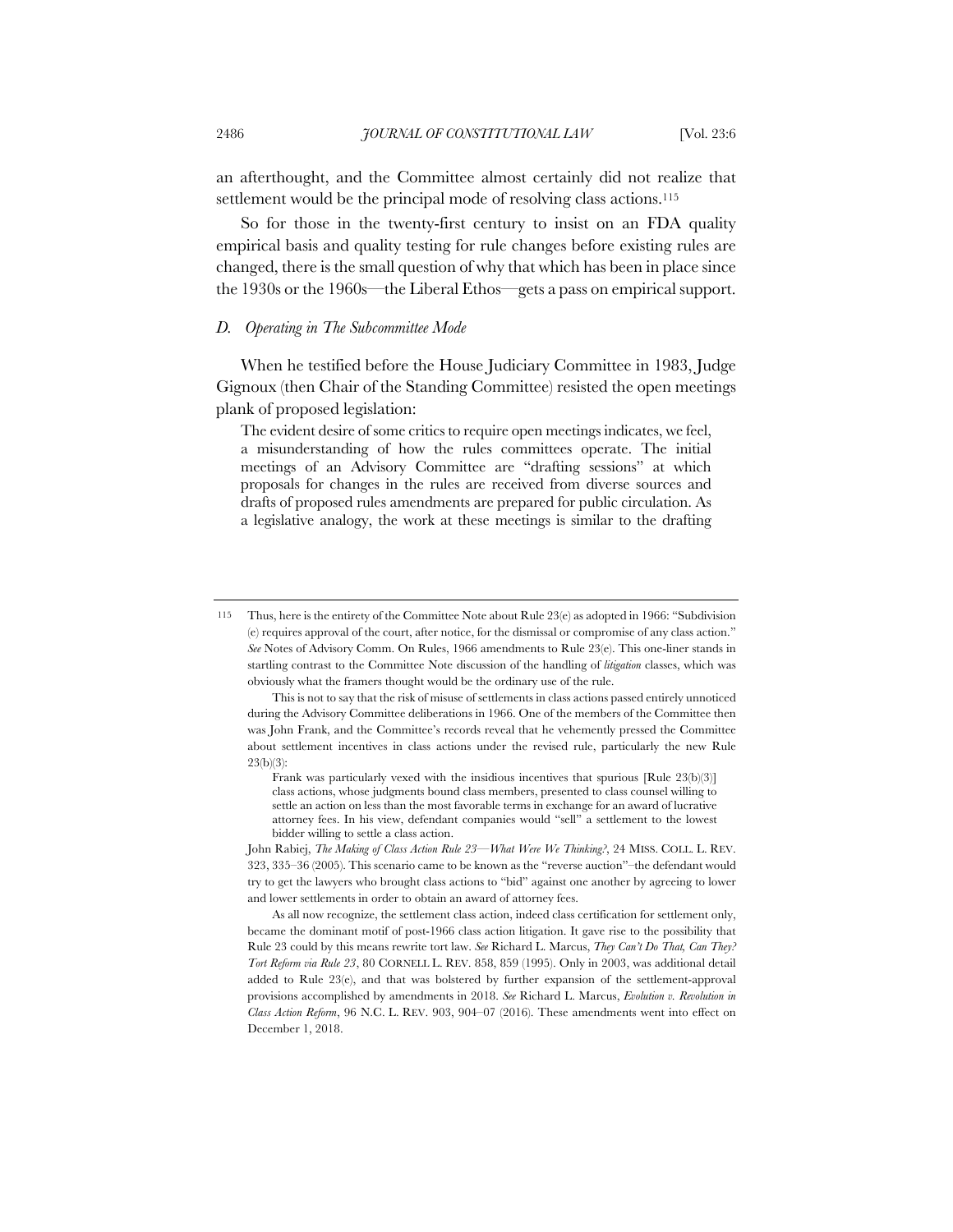work done by a congressional committee staff prior to the introduction of a bill in Congress for public debate and scrutiny.<sup>116</sup>

The 1988 Act included the open meetings requirement notwithstanding, producing a number of benefits noted above. At the same time, the Advisory Committee has come to rely also on subcommittees to do much (certainly not all) of the sort of drafting work Judge Gignoux described. As summarized by Judge Kravitz (then chair of the Advisory Committee) in a 2008 memorandum to the Executive Committee of the Judicial Conference, the practice began after Judge Niemeyer became Chair of the Advisory Committee in 1996, when there were simultaneous intense efforts on class actions and discovery.117 That practice has continued on a regular basis since.

In a sense, one might regard this subcommittee practice to provide the sort of preparatory activity that Judge Gignoux described. That drafting activity can be intense and last a long time. As Judge Kravitz pointed out in 2008, the draft amendment to Rule 56 that was ultimately published for public comment (as required under the 1988 Act) was the thirty-second draft considered by the Rule 56 Subcommittee.118 There would likely be no way for the full Committee to give the sort of sustained attention required to work through that many drafts. The likely alternative might be for the Advisory Committee Chair to collaborate with the Reporters on the drafting, but involving a subcommittee is a much more productive way to identify and resolve issues. Often subcommittees reach consensus on drafting choices, which greatly facilitates the work of the entire Committee.

The work of the subcommittees is not done behind an impenetrable curtain. When they are substantive, subcommittee conference calls or meetings produce notes that are prepared and ordinarily included in agenda books for the full Committee's meetings, making those notes accessible also to interested observers.

To take a striking example of such material, consider the Rule 37(e) preservation issues that ultimately led to the 2015 amendment of that rule. The November 2011 agenda book included more than 400 pages of

<sup>116</sup> Hearings on Oversight and H.R. 41440 Before Subcomm. on Cts, C.L., and the Admin. of Just. of the H. Comm. on the Judiciary, 98th Cong. 101 (1983) (statement of Hon. Edward Thaxter Gignoux regarding H.R. 4144).

<sup>117</sup> Advisory Comm. On Civ. Rules, *Agenda: Meeting of the Advisory Committee on Civil Rules*, U.S. Cts. at 135 (Nov. 17–18, 2008), https://www.uscourts.gov/rules-policies/archives/agendabooks/advisory-committee-rules-civil-procedure-november-2008.

<sup>118</sup> *Id.* at 137.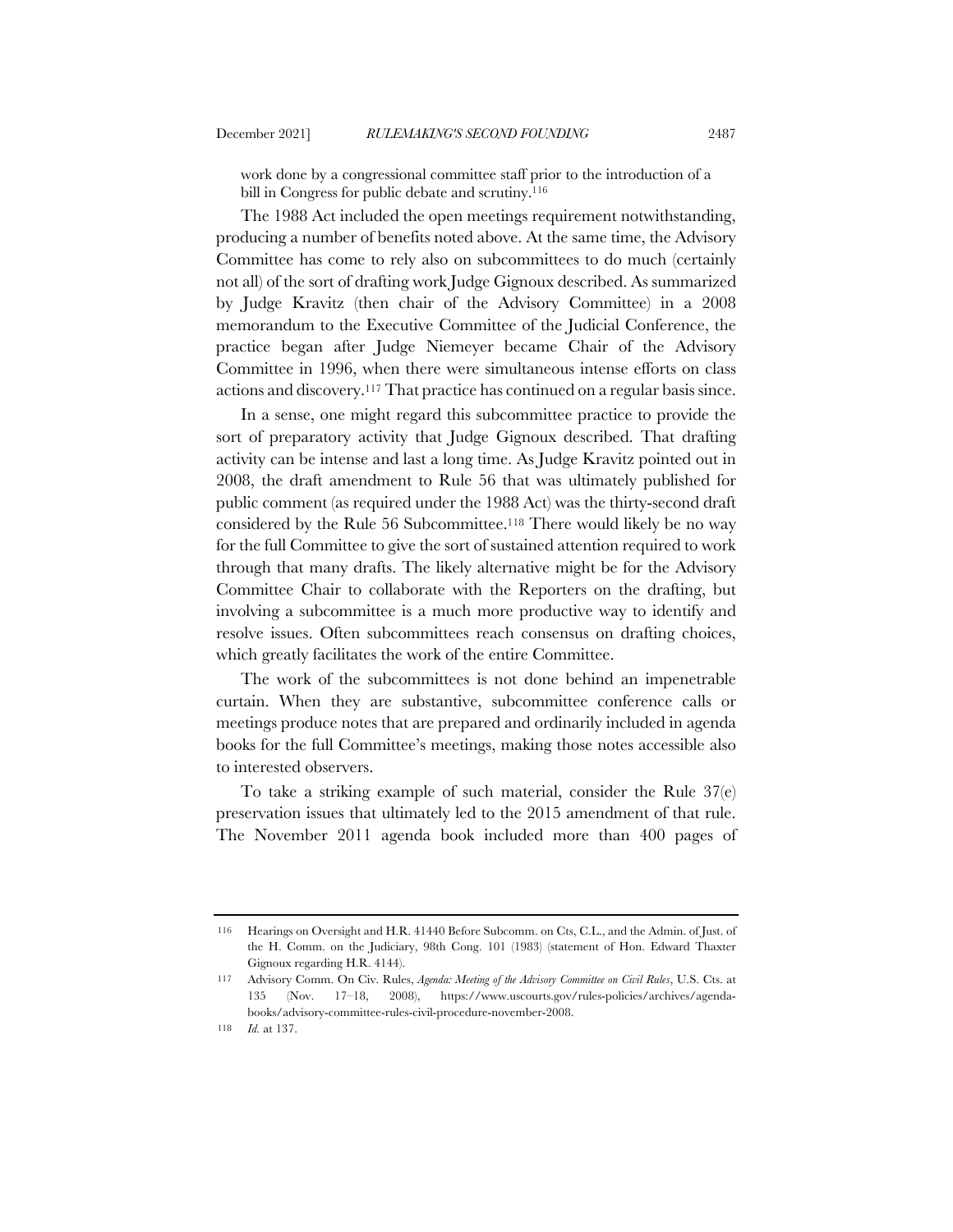background material.119 After full Committee discussions, the Discovery Subcommittee continued to work on the challenges of this set of issues. Thus, the agenda book for the November 2012 Advisory Committee meeting included seventy-four pages of notes on seven Discovery Subcommittee conference calls about drafting Rule 37(e) on sanctions for failure to preserve discoverable materials.120

And it is clear that at least some observers *do* attend to what is in those notes. On occasion, those notes are invoked in later submissions on the topic under consideration. So the subcommittee practice has both made the difficult drafting task in the "fishbowl" manageable and also provided the sort of public access that the 1988 Act sought.

The subcommittee method also enables outreach and something akin to empirical work, though largely of the "armchair" variety. Subcommittees often involve Advisory Committee members who have a particular interest in, or experience with, the issues under study (usually both). These subcommittee members can then gather information from other experienced lawyers and also assist in the design and initiation lists for mini-conferences, which are usually put on by subcommittees.

Those mini-conferences, in turn, generate information for agenda books to inform the rest of the Advisory Committee on the work that the subcommittee has done. One example is the September 11, 2015, miniconference held by the Rule 23 Subcommittee about a multitude of issues under consideration for possible inclusion in a preliminary draft of amendments to Rule 23(e). Those issues had been under study by the entire Advisory Committee for several years, but not at the level of detail made possible by the mini-conference. And for the ensuing Advisory Committee meeting, the agenda book included twenty-three pages of notes on the discussions at the mini-conference and the fifty-three-page background memorandum provided to mini-conference participants.121

The intense study that the subcommittee method permits also can lead to a decision that pursuing a rule change is not warranted. A recent example is the question whether a rule should be adopted (perhaps on the model of

<sup>119</sup> *See generally* Advisory Comm. On Civ. Rules, *Agenda: Meeting of the Advisory Committee on Civil* Rules, U.S. Cts at 53–469 (Nov. 7–8, 2011).

<sup>120</sup> Advisory Comm. on Civ. Rules, *Jud. Conf. of the U.S., Agenda: Meeting of the Advisory Committee on Civil Rules* 137– 210 (Nov. 1–2, 2012), https://www.uscourts.gov/sites/default/files/fr\_import/CV2012-10.pdf [https://perma.cc/4GQE-SQNL].

<sup>121</sup> *See* Advisory Comm. on Civ. Rules, Jud. Conf. of the U.S., *Agenda: Meeting of the Advisory Committee on Civil Rules* at 163–240 (Nov. 5–6, 2015), https://www.uscourts.gov/sites/default/files/2015-11 civil-agenda\_book.pdf [https://perma.cc/N685-N4DG].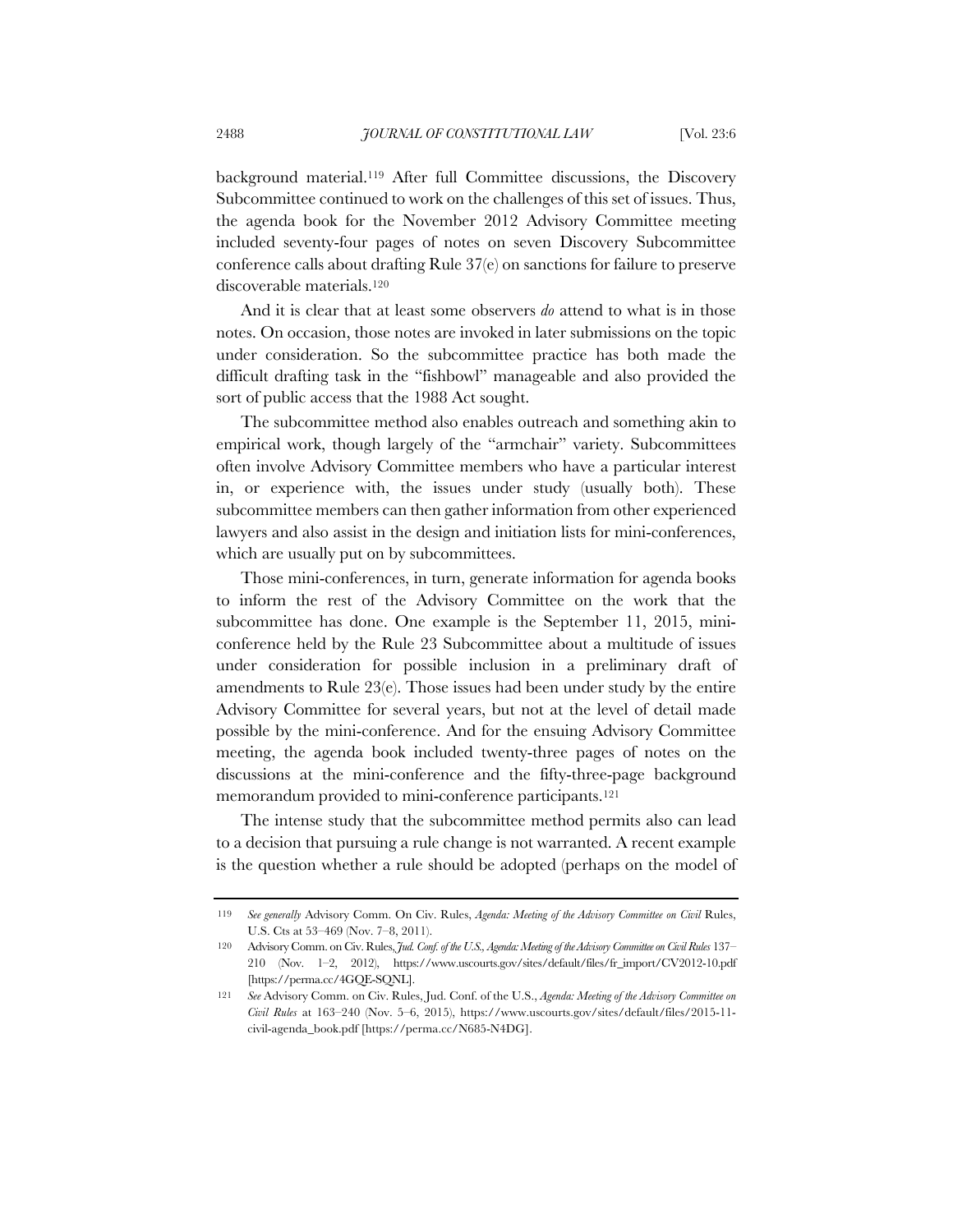Rule 23(f)) for interlocutory review of at least some "cross-cutting" issues in at least some multidistrict (MDL) proceedings (sometimes called "mega" MDLs). In part, this effort was assisted by submissions from interested parties.122 Because the issues depended on a welter of competing considerations, the consideration was long and arduous. Ultimately, MDL Subcommittee members participated in about 15 conferences or meetings about this possibility across the country, and at least three conferences largely or solely focused on it. After all this work, along with careful examination of existing case law, the MDL Subcommittee members (including all Advisory Committee members engaged in active practice) unanimously recommended in October 2020 that work on this rule change idea be discontinued,<sup>123</sup> which the Advisory Committee accepted.

Despite the extensive disclosure via agenda books of what the subcommittees have been doing and regular review during full Advisory Committee meetings of these subcommittee efforts, the Subcommittee conference calls are not open to all, or regarded as subject to the openness mandate of the 1988 Act. For one thing, the customary advance notice called for (via the Federal Register, for example) would not be possible. Subcommittee conference calls are arranged on short notice (and not always easily arranged, given the crowded schedules of busy judges and lawyers in different time zones). These conference calls permit tentative views to be shared, and also are occasions when drafting ideas can be floated without creating the impression that "the train has left the station" on a given amendment effort. It has happened that outside observers have asked to be permitted to listen in on these calls, but those requests have been politely declined.

In sum, the subcommittee practice that the Civil Rules Advisory Committee has adopted for the last quarter century provides both a method

<sup>122</sup> *See* Letter from John Beisner, Skadden, Arps, Slate, Meagher & Flom LLP, to Rebecca Womeldorf, Sec'y, Comm. on Rules of Prac. and Proc. (Nov. 21, 2018) (detailing in a twenty-one page report an empirical analysis of interlocutory review in MDL proceedings), https://www.uscourts.gov/sites/default/files/18-cv-bb-suggestion\_beisner\_0.pdf [https://perma.cc/Z9F6-7YHL]; Letter from Brian Devine, Seeger Salvas & Devine LLP, to Rebecca Womeldorf, Sec'y, Comm. on Rules of Prac. and Proc. (June 25, 2019) (arguing, based upon a twenty-five page analysis of empirical information on interlocutory review in MDL proceedings, that "no problem exists that could be solved by [the] proposed rule"), https://www.uscourts.gov/sites/default/files/19-cv-p-suggestion\_devine\_0.pdf [https://perma.cc/YH47-V9YN].

<sup>123</sup> *See* Advisory Comm. on Civ. Rules, Jud. Conf. of the U.S., *Agenda: Meeting of the Advisory Committee on Civil Rules* at 154–60 (Oct. 16, 2020), https://www.uscourts.gov/sites/default/files/2020- 10\_civil\_rules\_agenda\_book\_final.pdf [https://perma.cc/P6TZ-L98Y].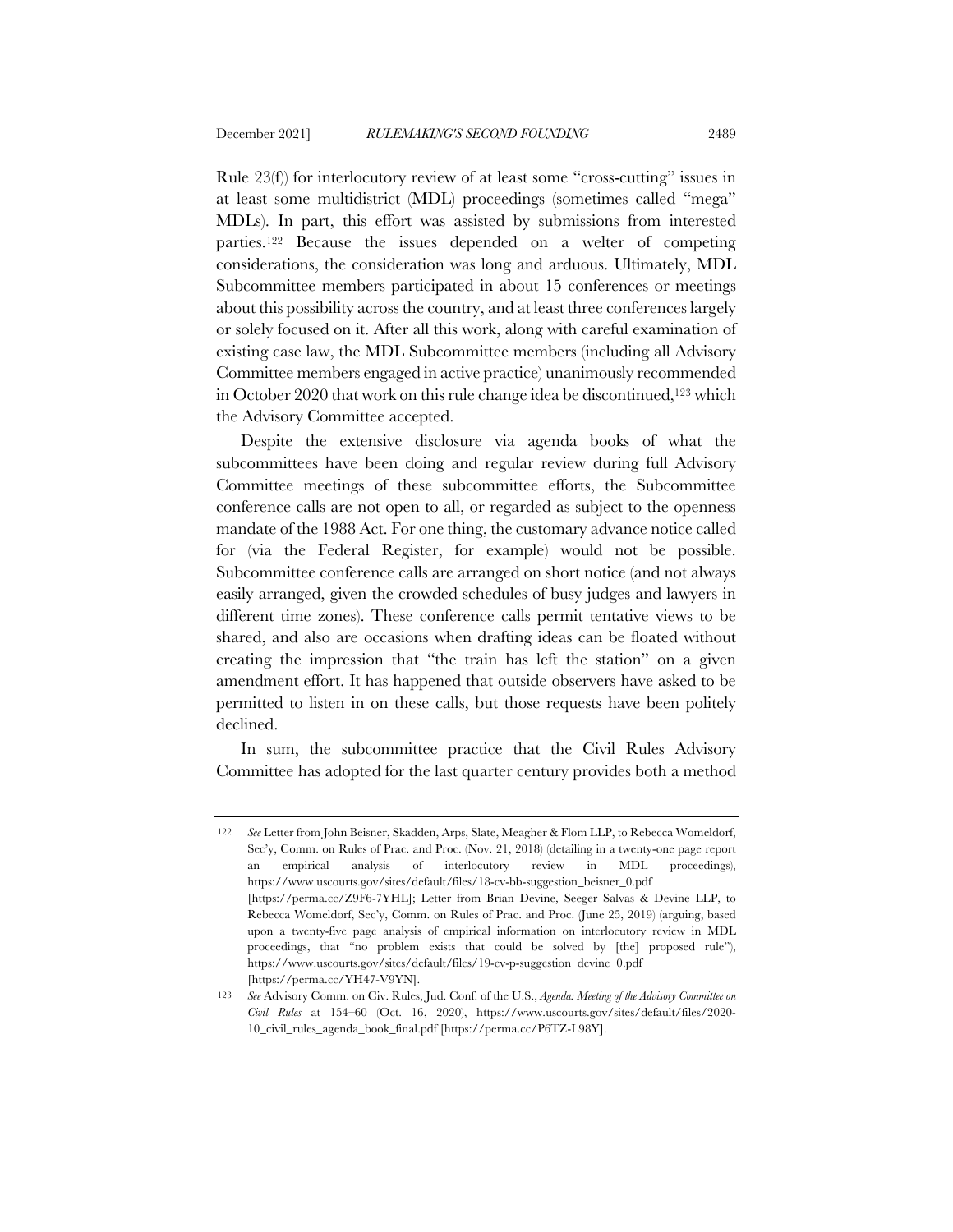for the sort of intense drafting Judge Gignoux described and the public notice that the framers of the Act sought. It might even be regarded as a win/win response to the 1988 Act.

## *E. A Possible Downside—Stickiness*

In 1987, Judge Posner referred to "[t]he ease and speed with which the Federal Rules of Civil Procedure can be amended by those whom Congress entrusted with the responsibility for doing so" as a reason for resisting arguments to "create new forms of judicial proceeding in the teeth of the existing rules."124 That was before the 1988 Act. In 1993, Judge Winter, then a member of the Advisory Committee, objected that "even amendments best characterized as trivial or incremental may encounter enormous resistance."125 Fifteen years later, I observed that "in this politicized environment almost everything is poisoned by suspicion; the most mundane of changes provoke strident over-reactions from those who suspect a malign hidden agenda."126

Maybe that is not such a bad thing. Writing in 2015, Professor Burbank described Chief Justice Burger's efforts in the 1970s to "retrench" via rule change as having a causal relation to the adoption of the 1988 Act: "[T]he attempts to use court rulemaking for retrenchment that he [Chief Justice Burger] encouraged caused a backlash, leading to changes in the Enabling Act Process (and the Enabling Act itself) that had the effect, and for some the purpose, of impeding retrenchment by Federal Rule."127

Perhaps it is not coincidental that the initial disclosure draft rule amendment published for comment in 1991 (right after the adoption of the 1988 Act) produced "a flood of objections unprecedented in 50-plus years of judicial rule-making."128 It was probably this outcry that Judge Winter had in mind in his objections quoted above.129

At least from some perspectives, then, "stickiness" (a political science term for difficulty in making change) may be a good thing. As a leading litigator has put it, "[f]or practicing lawyers (not to mention trial judges), relentless

<sup>124</sup> Henson v. East Lincoln Township, 814 F.2d 410, 414 (7th Cir. 1987).

<sup>125</sup> Ralph K. Winter, *Foreword: In Defense of Discovery Reform*, 58 BROOK. L. REV. 263, 263 (1993).

<sup>126</sup> Marcus, *supra* note 35, at 308.

<sup>127</sup> Burbank & Farhang, *supra* note 38, at 1562.

<sup>128</sup> Ann Pelham, *Judges Make Quite a Discovery: Litigators Erupt, Kill Plan to Reform Civil Rules*, L. TIMES, March 16, 1992, at 1.

<sup>129</sup> *See* Winter, *supra* note 125.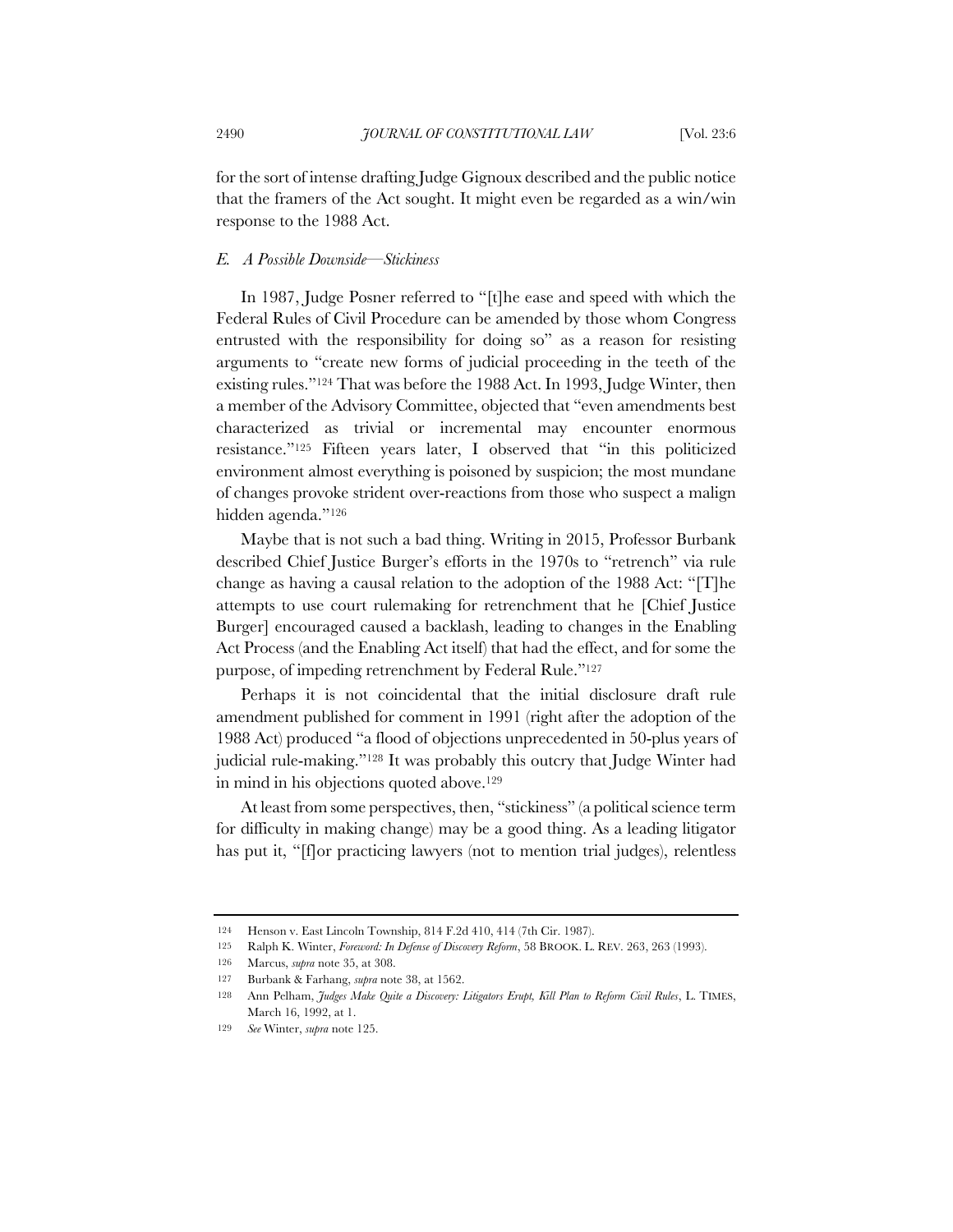rulemaking is relentlessly inconvenient."130 From an academic perspective, stickiness might be attractive to the extent that it impedes change from the Liberal Ethos for procedure that was installed in the 1934-1970 era. But even

those generally ill-disposed toward rule changes may welcome the ones that really matter. Thus, the lawyer who criticized "relentless rulemaking" also strongly endorsed serious attention to rule changes to address spoliation (as was done in Rule 37(e)).<sup>131</sup>

At the same time, stickiness can be overdone. On that score, one example might be the Rule 30(b)(6) project, dealing with depositions of organizational litigants. This project initially included discussion of a variety of ideas that were not ultimately in the preliminary draft published for public comment, which included only a directive that the parties confer about the matters to be subject to examination and the identity of the organizational representative to testify.132 That is a pretty cautious proposal, particularly in comparison to some of the more aggressive ideas originally offered.

Notwithstanding, more than 1780 public comments were submitted, many dealing with topics not included in the actual published amendment proposal. Eventually, the directive to discuss the identity of the witness was not included in the amendment, which went into effect on December 1, 2020. It will hopefully produce some positive change. It will not revolutionize 30(b)(6) depositions.

<sup>130</sup> Gregory Joseph, *An Instinct for the Capillary*, LITIGATION, Summer/Fall 2012, at 9.

<sup>131</sup> *See id.* ("Spoliation litigation is a prime example [of a major issue]. It is the sport of the century. It's an extreme sport with often fatal consequences.").

Mr. Joseph thought very differently of another Advisory Committee project—the restyling of the entire set of Civil Rules:

The rulemaking process too often displays an instinct for the capillary. I won't get started on the whole notion of "restyling." Rewriting every rule to say the same thing but with better syntax is a sort of a Lady Bird Johnson approach to rulemaking—the highway sits in exactly the same place but has been beautified. Is there someone who reads the rules for their syntax? Too much attention is devoted to minute refinements.

*Id.* What is striking about this comment is that Greg Joseph agreed to join Professor Burbank in an exceptionally valuable effort to review and evaluate that rewriting of the entire set of Civil Rules. *See generally* Advisory Comm. on Civ. Rules, Jud. Conf. of the U.S., *Agenda: Meeting of the Advisory Comm. on Civ. Rules* (Nov. 18, 2005), https://www.uscourts.gov/sites/default/files/fr\_import/CV2005- 11.pdf [https://perma.cc/5FN7-S5D3] (containing the very detailed report compiled by Burbank and Joseph and the blue ribbon consortium they assembled to perform that review). We are eternally grateful.

<sup>132</sup> *See supra* text accompanying notes 100–101.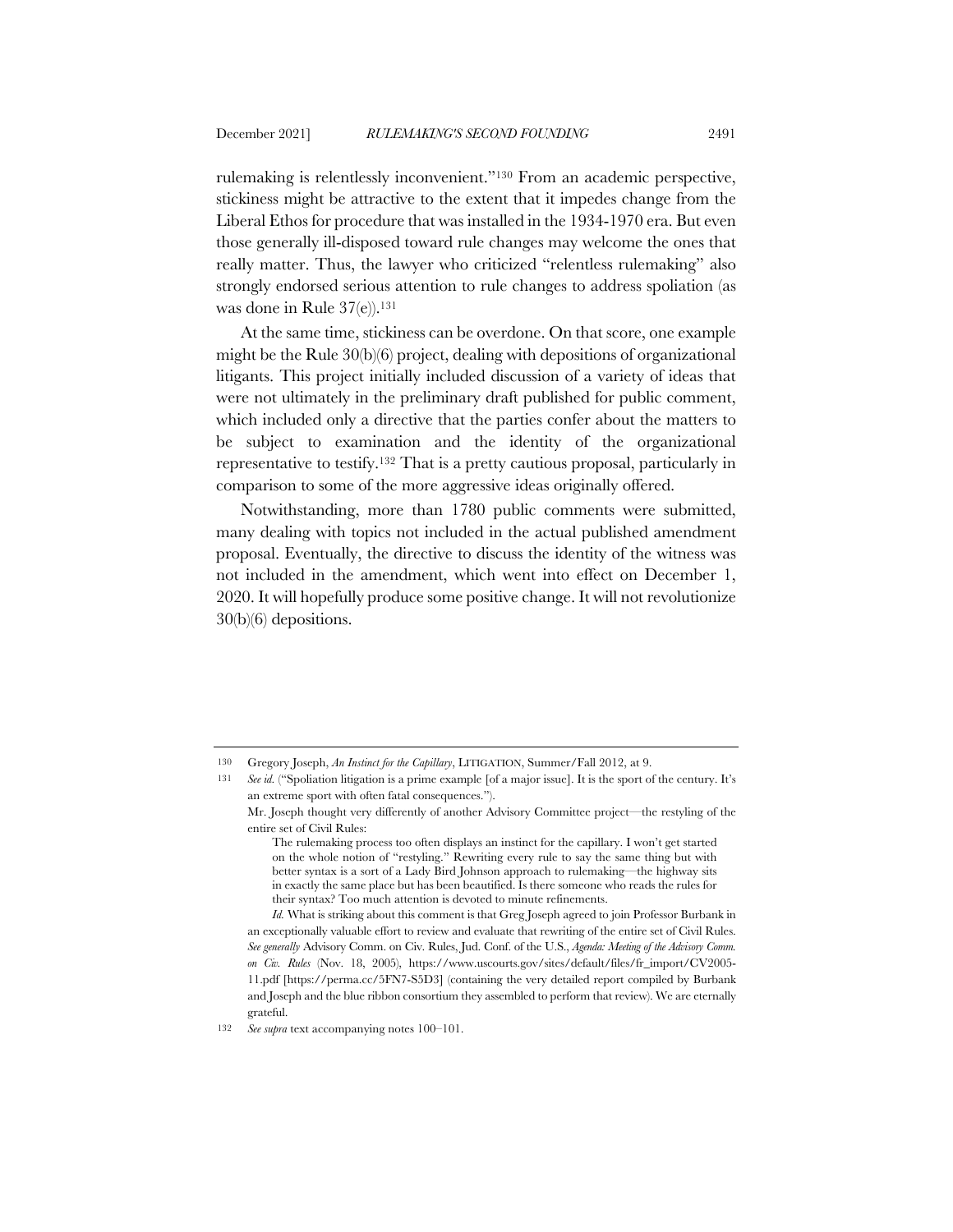#### *F. The Alternative Route Through Congress*

Political scientists who speak of "stickiness" probably have Congress in mind. But on occasion Congress may become "unstuck" on procedural reform. To take an example from the same era as the 1988 Act, consider the Civil Justice Reform Act (CJRA) of 1990.133 That called for each district in the nation to appoint a local CJRA Advisory Group.134 It emerged from the Senate Judiciary Committee headed by then-Senator Biden.135 As one of the aides to that Senate Committee put it, it represented a "users united" attitude to counterbalance the "near-mystical reverence of the rulemaking authority exercised by the Judicial Conference."136 In 1996, Professor Geyh noted "a startling transformation of the Judiciary's role" due to the more active posture of Congress.137 Indeed, representatives of Congressional judiciary committees sometimes take the initiative to influence the Advisory Committee's work.138

It can sometimes seem that Congress—or at least one house of Congress—is a bit *un*sticky. One example is the Fairness in Class Action Litigation Act of 2017.139 This legislation included many aggressive changes to class action practice and a variety of new provisions for MDL litigation that corresponded to topics under study by the MDL Subcommittee of the Advisory Committee.140 It was introduced on a Thursday. By the following

<sup>133</sup> *See* Marcus, *supra* note 115, at 800–05 (commenting on the "sudden appearance and passage" of the CJRA).

<sup>134</sup> *Id.* at 801 (reporting that since 1990, all ninety-four federal districts had created Advisory Groups that study local docket conditions and develop district plans to cope with litigation expense and delay). I admit to having served as Reporter of the Northern District of Cal. Advisory Group for several years.

<sup>135</sup> *See* Jeffrey Peck, *"Users United": The Civil Justice Reform Act of 1990*, 54 LAW & CONTEMP. PROBS. 105, 105 (1991) ("Across the country, federal district courts have been implementing the Civil Justice Reform Act of 1990 ('the CJRA" or 'The Act'), widely referred to as the 'Biden Bill' in recognition of its principal sponsor, Senator Joseph R. Biden, Jr. (D. Delaware), chairman of the Senate Judiciary Committee.").

<sup>136</sup> *Id.* at 117.

<sup>137</sup> Charles Gardner Geyh, *Paradise Lost, Paradigm Found: Redefining the Judiciary's Imperiled Role in Congress*, 71 N.Y.U. L. REV. 1165, 1169 (1996).

<sup>138</sup> *See* Richard L. Marcus, *How to Steer an Ocean Liner*, 18 LEWIS & CLARK L. REV., 615, 616–17 (2014) (contrasting letter from member of House Judiciary Committee to the Advisory Committee urging constraints on discovery, with the November 5, 2013 hearing before the Senate Judiciary Committee criticizing the package of discovery amendments the Advisory Committee had actually published as possibly imposing undue constraints on discovery).

<sup>139</sup> H.R. 985, 115th Cong. (2017).

<sup>140</sup> For discussion of this bill, see Howard M. Erichson, *Searching for Salvageable Ideas in FICALA*, 87 FORDHAM L. REV. 19 (2018) ("The bill represents the most aggressive attempt in recent memory to dismantle the apparatus of mass litigation through procedural reform").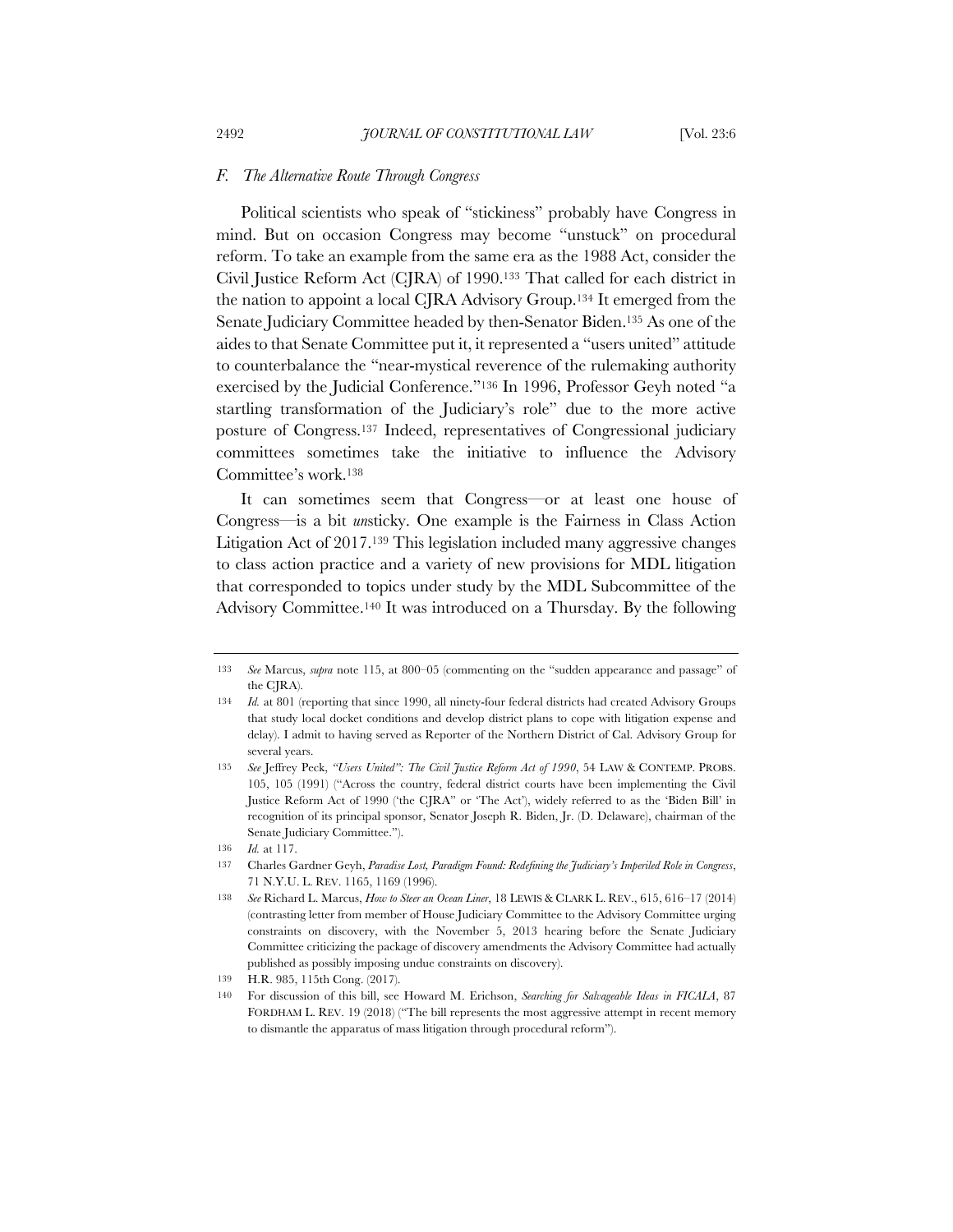Tuesday morning, a letter from the Chairs of the Advisory Committee and the Standing Committee reporting many concerns about the proposed legislation was hand delivered to the chairs and ranking minority members of both the House and Senate Judiciary Committees.141 Notwithstanding that commentary (and other commentary), and without regard to efforts by Democratic members of Congress, no hearings were held on this bill. And the bill did not receive unanimous support from Republican House members. To the contrary, a group of Republican representatives called the House Liberty Caucus issued a statement opposing it.142 Nevertheless, the House passed the bill about a month after it was introduced, without holding any hearings.143 The Senate did not act on the bill, however. At least in this instance the Senate was sticky even though the House was not.

So rulemaking may sometimes be stickier than Congress. The topics addressed in the 2017 bill passed by the House were closely examined by two Advisory Committee subcommittees—the Rule 23 Subcommittee and the MDL Subcommittee. The actual Rule 23 changes that went into effect in 2018 were not nearly as aggressive as those in the bill. And the MDL Subcommittee has not yet concluded that any rule changes are warranted despite giving intense attention to various topics addressed in the 2017 House bill. If, as Professor Burbank has put it, the Enabling Act is a "treaty" between Congress and the rulemakers,144 it may sometimes seem that Congress is not adhering to the treaty.

<sup>141</sup> *See* Letter from Judge David Campbell, Chair, Comm. on Rules of Prac. and Proc. and Judge John Bates, Chair, Advisory Comm. on Civ. Rules, to Hon. Robert Goodlatte, Chairman, House Comm. on the Judiciary (Feb. 14, 2017) (criticizing H.R. 985, the Fairness in Class Action Litigation Act of 2017, for amending the federal rules "by legislation rather than through the deliberative process of the Rules Enabling Act."). This letter is included in the Supplemental Materials for the June 12–13, 2017, meeting of the Standing Committee 40–42 (available at www.uscourts.gov), and can also be found with a Google search. Despite the reservations expressed by Judges Campbell and Bates (and others), the House passed the bill in March 2017 without holding a hearing. The Senate did not act on the bill.

<sup>142</sup> *See* Marcus, *supra* note 115, at 939 n.196 (2016) (quoting the House Liberty Caucus's Letter that class action lawsuits are "a preferable alternative to government regulation because they impose damages only on bad actors rather than imposing compliance costs on entire industries."). For a thorough argument favoring private litigation via the class action to government regulation, see BRIAN FITZPATRICK, THE CONSERVATIVE CASE FOR CLASS ACTIONS 58–73 (2019) (arguing that conservatives should favor use of class actions because they depend on private initiative rather than action by government).

<sup>143</sup> *See* Erichson, *supra* note 140, at 19–20.

<sup>144</sup> *See supra* note 24 and accompanying text.